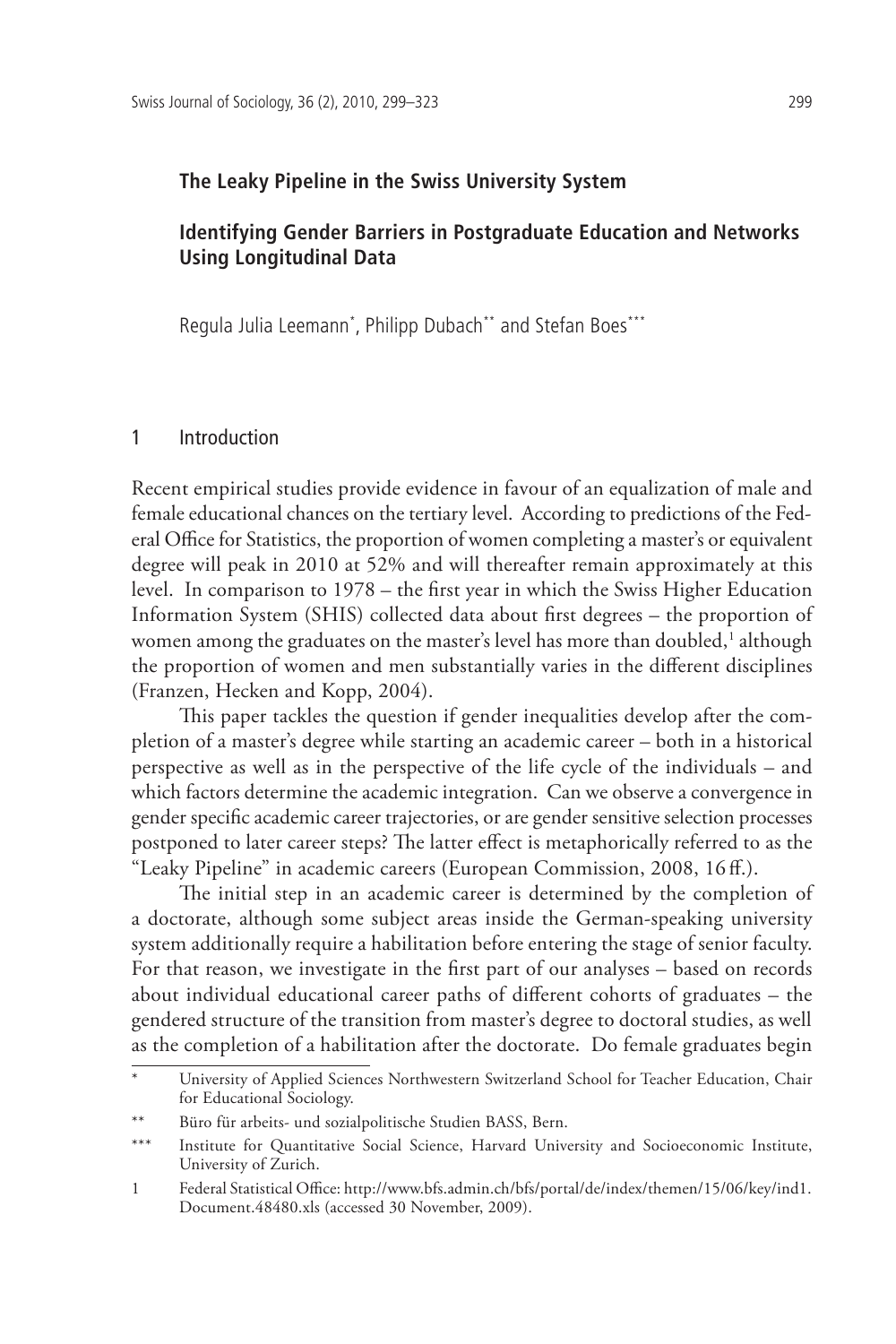a doctoral thesis as often as male graduates and do they finalise it at the same rate as men do? Do we find any gender differences in the completion of a habilitation after the award of a doctorate?

After completion of the doctorate, some graduates leave the academic field and start a qualified job in other business sectors (Engelage and Hadjar, 2008). This dropout is to be expected, since on the one hand, the labour market outside of academia provides attractive positions for doctoral graduates, and on the other hand, the academic career path involves elite recruitment processes, with only a small proportion of candidates being selected for a tenured position as a professor. In the second part of the paper we concentrate on the factors that may explain these gendered dropout rates.

Two questions are leading our analyses. First, do women have more problems than men to stay integrated in the academic field during their postdoc phase? We investigate this question – based on a comprehensive panel dataset – focusing on whether young female researchers are equally well integrated in national and international academic networks. The personal network of academic contacts serves as an indicator for the quality and dimension of academic integration after the doctorate as there are no clear and measurable career steps at the upper levels of the academic ladder in Switzerland (ladder without rungs). Furthermore, research findings point to the fact that publication productivity and achieved academic positions are positively influenced by the quality and dimension of the network (e.g., Leemann, 2002, Prpic, 1996).

Second, we analyse the internal and external factors that influence the integration into the scientific community, with a particular focus on the effects of family situation (birth of children), the integration in the academic field during the doctorate, as well as the support provided by research funding in earlier stages of the career.

# 2 The "Leaky Pipeline" in academic careers: Theoretical considerations, state of research, and hypotheses

In order to theoretically conceptualise gender inequalities in academia, we refer to the theory of social domination and reproduction by Pierre Bourdieu. Bourdieu investigated the process of social closure and the recruitment of elites inside the academic field (see Bourdieu, 1975, 1990; Bourdieu and Passeron, 1971). In addition, a number of research projects have been carried out in recent years which usefully apply Bourdieu's ideas to the unequal integration of women and men in the academic field (Krais, 2000, 2002; Beaufaÿs, 2003, Engler, 2001).

Bourdieu's theory points to those social practices and processes in the academic field that are a result of symbolic struggles for university power and academic recogni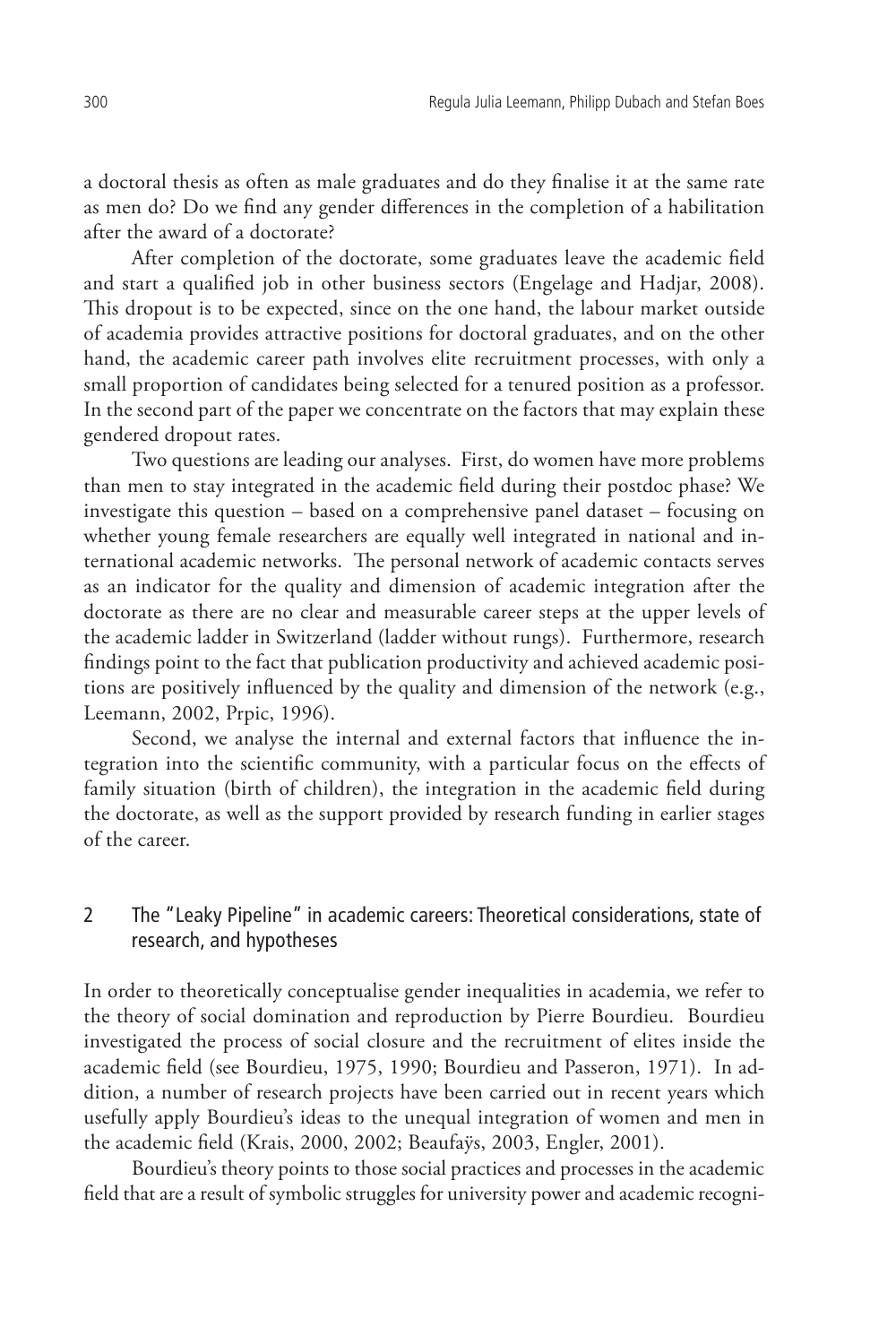tion. The ruling factions in a specific field try to keep up their relational position in the social space and not to loose power by determining the conditions and the criteria of legitimate membership and legitimate hierarchy (Bourdieu, 1984). The relevant process of social closure is mainly guided by the reproduction of the corporate body. In order to be selected in the academic recruitment process as promising young academics, emerging researchers have to represent the social group of established academics or to be dignified to join the group (Bourdieu, 1990).

The following three topics will receive our attention, theoretically and empirically: (a) Reflections on the crucial dimensions to capture and measure the "Leaky Pipeline" – academic titles and academic networks (our dependent variables), (b) Hypotheses concerning the factors that affect these dimensions (our explanatory variables), (c) Considerations on gender inequalities in academic integration (gender dummy variable).

## 2.1 Academic integration in general

Academic career trajectories are never a one-person enterprise. Hence, the construction of an academic career is a social process that cannot take place "in loneliness and freedom" (Engler, 2001). Only if upcoming researchers are recognized, elected, promoted and integrated in academic networks by established academics can a career be successful (Bourdieu and Passeron, 1971; Leemann and Da Rin, 2010). Being recognised as a legitimate candidate is a prerequisite for entering the academic field and for settling successfully in the university.

Recognition is carried out by different social and symbolic acts. In the context of our study, two issues are relevant: First, gaining access to the required academic titles (doctorate, habilitation) and getting the essential support for the qualification process by professors. Second, receiving the acknowledgment and recognition of professors and senior researchers through their interest to communicate and cooperate with the upcoming researchers and to share their knowledge and social resources with them. The first issue is related to establishing institutionalised cultural capital, the second concerns the access to social and related symbolic capital (Bourdieu, 2004 [1986]).

## *2.1.1 Academic titles*

The *doctorate2* in Switzerland is not a qualification that is accessible to all students who graduate from university with a master's degree (see Baschung, 2008). Although

<sup>2</sup> We use the term "doctorate" instead of "PhD". There is a difference in the significance of the doctorate between the French-speaking and German-speaking universities. In French-speaking Switzerland, the doctorate, or thèse, is significant mainly within the university context. It qualifies one for a professorship and a habilitation is not required. The thèse is thus comparable to the Anglo-American PhD. By contrast, in German-speaking Switzerland the doctorate is also valued as a certificate in the labour market outside the university and the requirements to get the doctoral graduation are on average lower compared to a PhD. According to the Bologna declarations, the universities in the German-speaking part of Switzerland are now adjusting their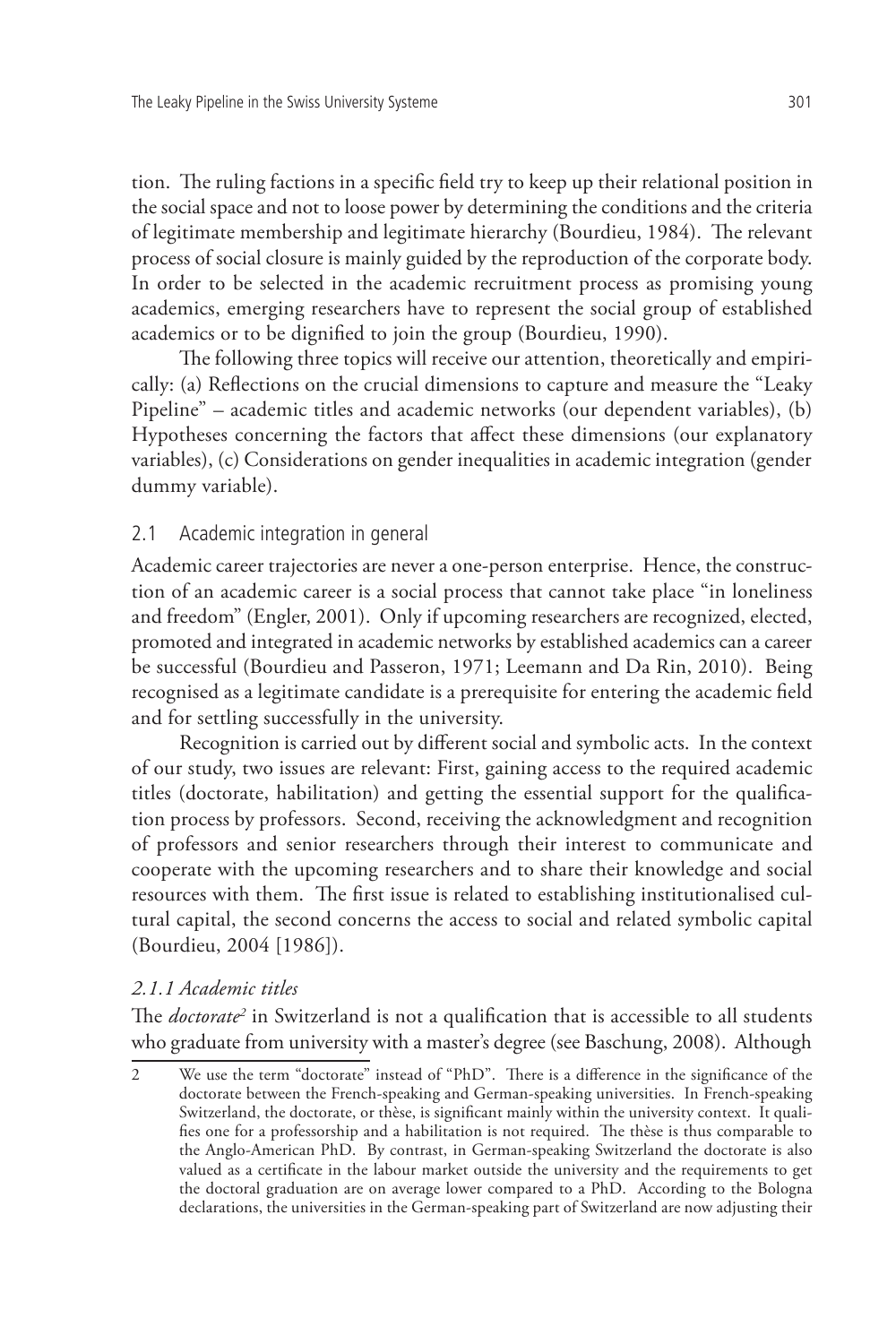the conditions, possibilities and procedures of doctoral graduation vary considerably between subject areas and universities, in all cases professors appoint their staff autonomously and decide who gets a job in a research project and who can hand in a doctoral thesis at the faculty. There is no obligation to announce junior positions, and the participation in a postgraduate programme largely depends on the probability to be selected by the professors who are responsible for the programme. This freedom in the recruitment and election process and the missing standardisation of the selection procedure can lead to inequalities in doctoral graduation that violate the principle of universalism in science (European Commission, 2006, 2009; Leemann, 2002; Lind and Löther, 2007; BMBF, 2008; GWK, 2008).

The *habilitation* is a degree assigned by the faculty that qualifies the holder to supervise doctoral candidates. It is required in many subject areas in the German part of Switzerland for access to the professorial level and is undertaken after successful completion of the doctorate. It was introduced in the course of the 19<sup>th</sup> century in the German-speaking universities (Germany, Austria, German-speaking parts of Switzerland) as an additional required qualification and became an important institutional and symbolic hurdle for women and academics with no privileged social background (Wobbe, 1996; Schmeiser, 1994).

Compared to the doctorate, mechanisms of social closure become even more important when it comes to the habilitation. The election of new faculty members by the present representatives (co-optation) requires that the candidates are endowed with a mostly male connoted academic habitus – a claim to leadership, linguistic eloquence, a sovereign bearing and assertiveness – as the profession of researchers has clearly masculine connotations (see Leemann, 2002, 40 ff.). Women are placed in a situation of conflict and disadvantage because of the contradictions between their gendered and professional self-presentation. It is more difficult for them to be perceived as competent and ambitious future researchers. Furthermore female academics in general have less support by faculty members (BMBF, 2008). As a consequence, female academics plan less often than male academics to undergo a habilitation procedure (Berweger and Keller, 2005).

### *2.1.2 Academic networks*

The notion of "scientific community" points to the importance of academic networks in the academic field and for academic careers. Academic contacts and relationships are a form of social capital that promote and catalyse the development of a career. In contrast to other sociological concepts of social capital which emphasize its social integrative functions, Bourdieu's theory underlines the unequal distribution of

system and replacing it with the three cycles of higher education qualification (bachelor, master, doctorate).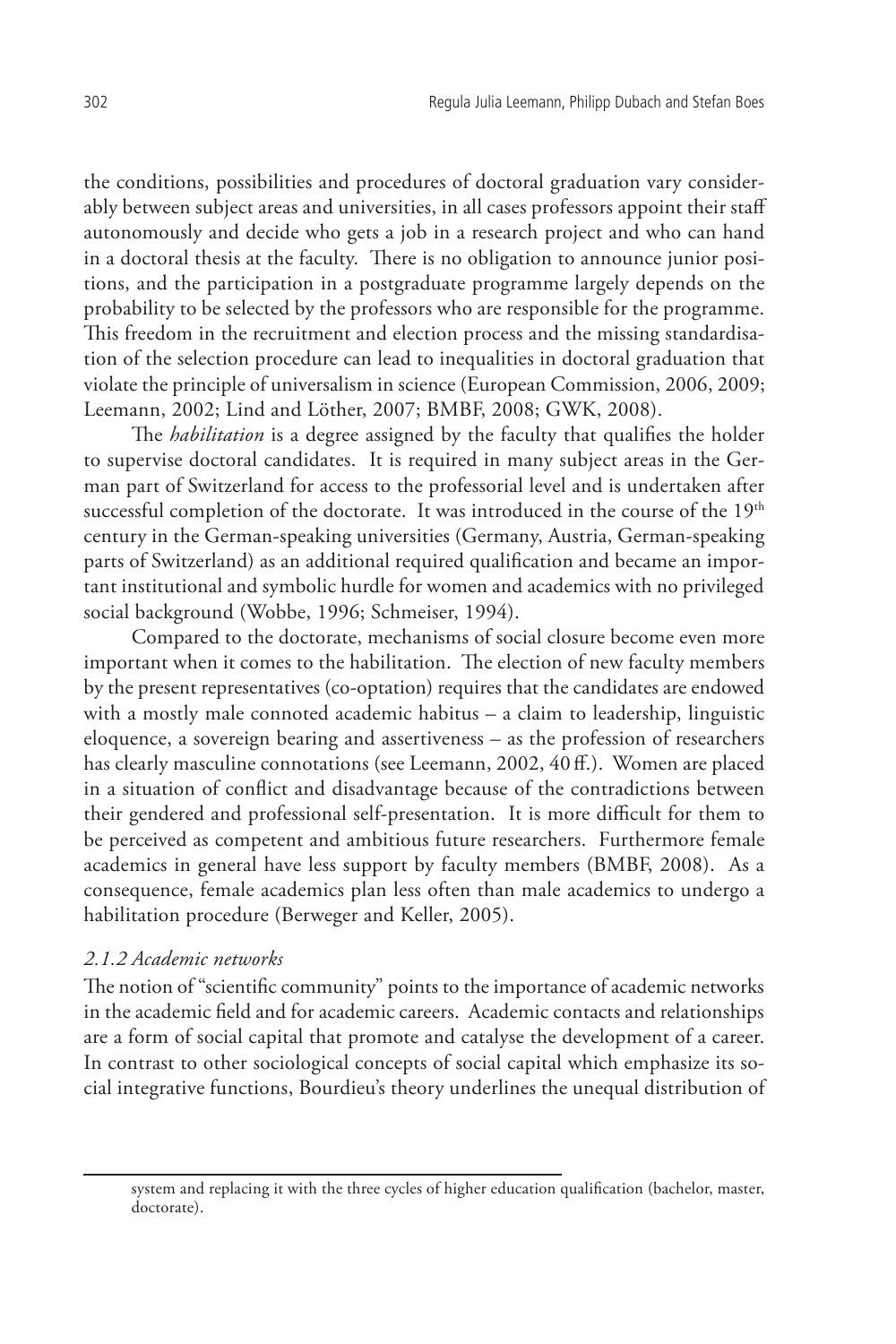these resources and their role in the process of (re)production of social inequalities (Schultheis, 2008).3

Bourdieu defines social capital as "the aggregate of the actual or potential resources which are linked to the possession of a durable network of more or less institutionalised relationships of mutual acquaintance and recognition" (Bourdieu, 2004 [1986], 21). In academia, social capital is built up by personal contacts to (prospective) relevant partners in the context of daily work, during qualification periods, while attending congresses, in research cooperation or through periods spent abroad. The variety, amount and power of these relations are action enabling resources which one can refer to in order to build up further academic capital (reputation, credit, power). Therefore, the emerging contacts and relationships are less altruistic than driven by mutual interest.

For Bourdieu, the practices and effects of social capitalizing are constitutive for the academic field and the games and struggles that take place in this field. If academics are not involved in these processes of accumulation and transformation of social capital, they get marginalized. Eventually, they are placed on the edge of the academic field and fall out of the game (Leemann and Da Rin, 2010). With growing competition, social capital can make the small but significant difference between competitors who are endowed with the same titles and performance indicators (Schultheis, 2008, 49).

Regarding the factors that influence the growth of social capital, we can assume the following relations: Building up and maintaining social capital needs time – working time and life time. For this reason we expect that older academics have a larger contact network since they have belonged to the academic field for more years. Its accumulated work gives access to other forms of capital and can be transformed into cultural and economic capital that is relevant for establishing in academia. For this reason, the partners mutually elect each other and try to assess the future benefit. Consequently, the social status of the partner is important for a successful accumulation of capital. In order to assess the value of a partner, a social sense for good investment is necessary, which is linked to the familiarity with the milieu of academia (Bourdieu, 1990, 55). In our analysis we will check if having an academic family background fosters the amount of academic contacts.

Furthermore, social capital has the character of symbolic capital and serves as a means of distinction, since appreciation and recognition are connected with the contacts that academics have to their disposal. In the meantime, international social capital is becoming ever more important. Periods spent abroad, publications in international journals, or research collaborations with foreign institutions serve as a means of distinguishing oneself in the symbolic contest for recognition and self-demarcation (Bourdieu, 1990, 110). As a consequence, we will differentiate between national and international contacts in our analysis.

3 For an overview of different concepts of social capital see Portes (1998).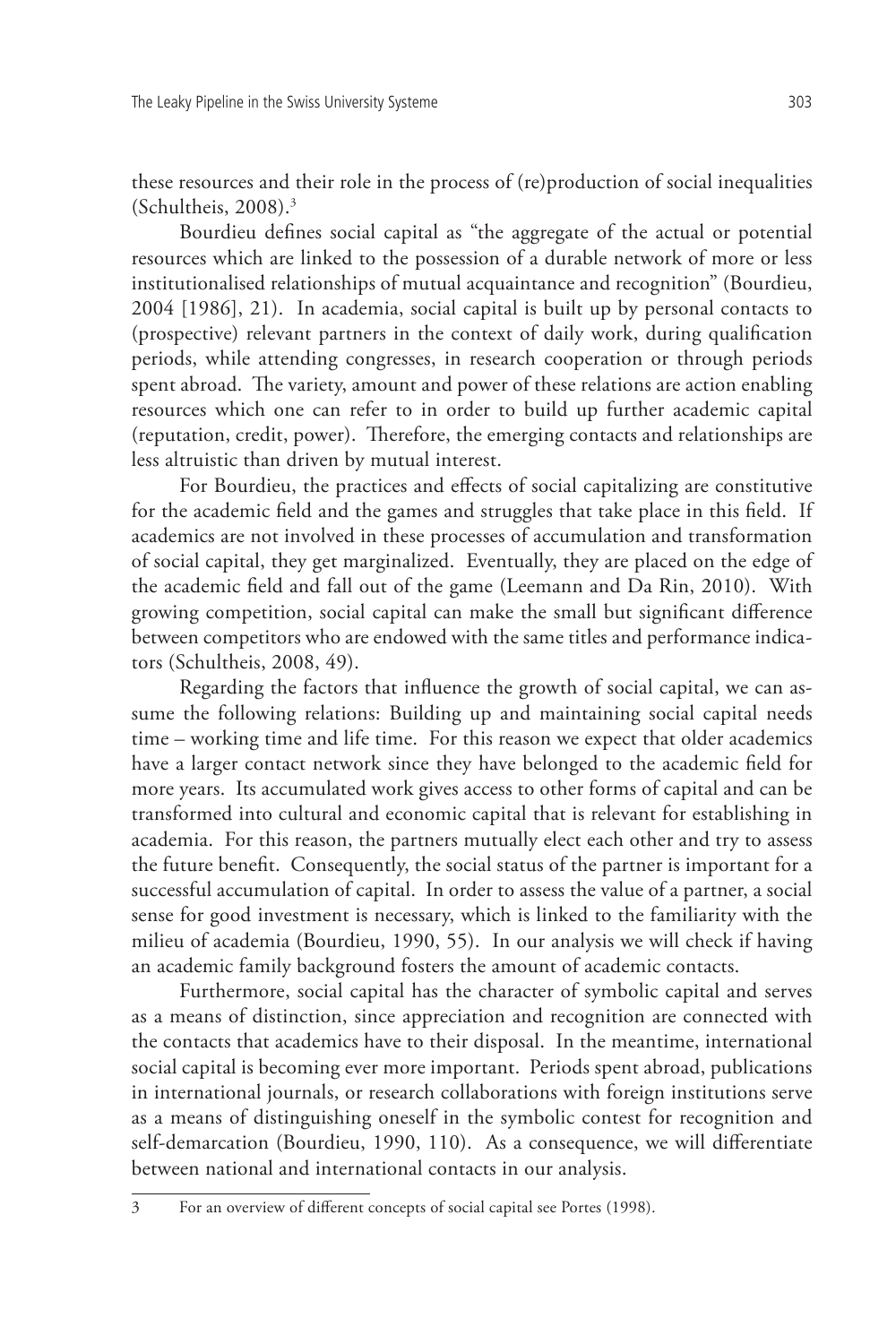Having been geographically mobile fosters the amount of academic contacts, especially the contacts to academics abroad. Therefore we expect that academics who graduated with a masters Degree abroad and subsequently moved into the Swiss university system have more international contacts.

Over the years of their career, emerging researchers can accumulate their academic capital by means of social networks above average: "Capital breeds capital" (Bourdieu, 1990, 85), if they are supported by academically powerful mentors right from the beginning of their career (Long, 1978; Long and McGinnis, 1985).<sup>4</sup> Mentors operate in the background as patrons and gatekeepers, write references, help establish contacts and vouch for the capability of the protégé (Leemann, Boes and Da Rin, 2010). We therefore suggest that academics who are well integrated in the academic field in early stages of their career and who are supported by mentors are able to build up and maintain a large network of contacts.

Approved research funding leads to academic recognition and credibility, and in consequence enhances the attractiveness as a network partner. Funded research and periods spent abroad using funded fellowships allow for building up domestic contacts and contacts abroad (Lee, 2004; Lee and Bozeman, 2005; Hinz, Findeisen and Auspurg, 2008, 73 f.).

# 2.2 Integration of female academics in particular

Until recently, the symbolic struggles for the preservation and amelioration of class positions in academia have taken place predominantly among men. Only in the last fifteen years has the proportion of women with a professorship risen significantly from 6% in 1995 to around 15% in 2008.<sup>5</sup> Despite this fact, we conjecture that female academics still face more problems than men in establishing an academic career because the fraction of female faculty is still relatively low compared to the proportion of women in undergraduate studies.

Research on institutional values and norms points to gender inequalities in academia which are deeply rooted in the academic culture itself, its symbolic practices, and career constructions (e.g., Krais, 2000; Wobbe, 2003; Heintz, Merz and Schumacher, 2004). Two important conclusions can be drawn from these studies. First, the prevailing work norms, career expectations and age barriers as well as the view of "scientific life as a life-form" (Krais, 2008) make it more difficult and demanding for women than for men to reconcile family and career (Dressel and Langreiter, 2008; Jacobs and Winslow, 2004; Merz and Schumacher, 2004). Female

<sup>4</sup> In contrast to the conception of Bourdieu, the phenomenon of cumulative advantage, described by Robert K. Merton (Merton, 1988), has to be understood as an outcome of a social psychological effect (bias of perception). This phenomenon is not in line with the normative conception of science and interferes with the development of science. Cumulative advantage therefore is a disruptive factor in academia which has to be omitted.

<sup>5</sup> www.bfs.admin.ch/bfs/portal/de/index/themen/15/06/key/ind1.indicator.10309.102. html?open = 145,143#143 (accessed 30 November, 2009).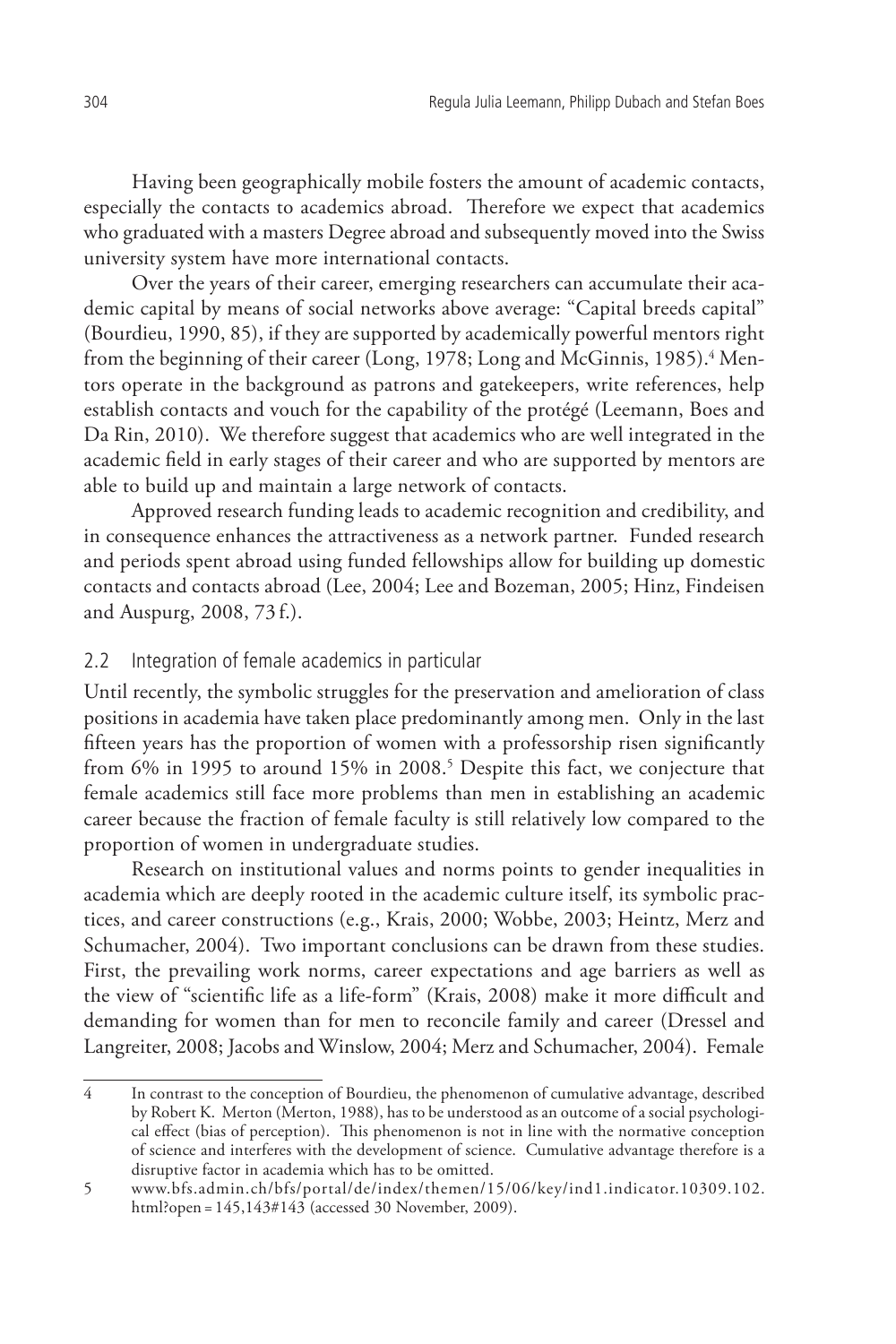academics generally cannot rely on a partner who takes care of or organises childcare on weekdays and, as a consequence, reduces his employment to part-time or even more (e.g., unpaid leave), a picture that is very well found for male academics (Leemann et al., 2010; Young et al., 2009; Lind, 2008; Majcher, 2007; O'Laughlin and Bischoff, 2005; Mason and Gouldon, 2004). Parenthood thus places limits primarily on the women's availability for academic work – attending conferences, research time, networking opportunities and geographic mobility (Lind, 2008; O'Laughlin and Bischoff, 2005), and leads to problems of compatibility (Spieler, 2004). Emerging female researchers often fit their mobility to suit family plans, restrict their movements in terms of time and space, or dispense with academic mobility altogether (Leemann, 2010).

Second, within the male dominated competitive structure of the academic field, women are never the first to be included in the "arena of contest", the symbolic struggles for university power and academic recognition (Krais, 2000). Since academic reputation can only be developed through social engagement with "the same" and through recognition and appreciation by "the same" (Bourdieu, 1997; 204; Beaufaÿs, 2003), women are often excluded from the competition. This is confirmed by the observation that women are less likely able to count on an academically established person who provides support and promotes their careers (e.g. Leemann et al., 2010; Zimmer, Krimmer and Stallmann, 2007, 122f.; Allmendinger, Fuchs, von Stebut, 2000; Grant and Ward, 1995). In general, women have more difficulties finding collaboration partners and are more often excluded from academic networks and associations than their male colleagues (e.g. Lang and Neyer, 2004; Leemann, 2002; Kyvic and Teigen, 1996; Sonnert and Holton, 1995), and they find it more difficult to build up collaborations with researchers abroad (Lewison, 2001).

While these factors point to substantial gender differences in the academic field, it remains an open question as to whether and when the equal opportunity programmes at Swiss universities do show an impact. Overall, however, we can assume that female academics still face greater problems when they pursue an academic career. They have more difficulties in accessing academic networks, and academic mothers in particular, especially when they have young children, are hindered in building up and maintaining academic contacts since they do not have the time resources available that are needed for it.

### 3 Postgraduate education

#### 3.1 Individual data from the Swiss Higher Education Information System

Usually, gender-specific loss-rates are determined by cross-sectional analyses, which compare the proportion of women at various career stages within a particular reference year (European Commission, 2006, 55). Methodologically, however,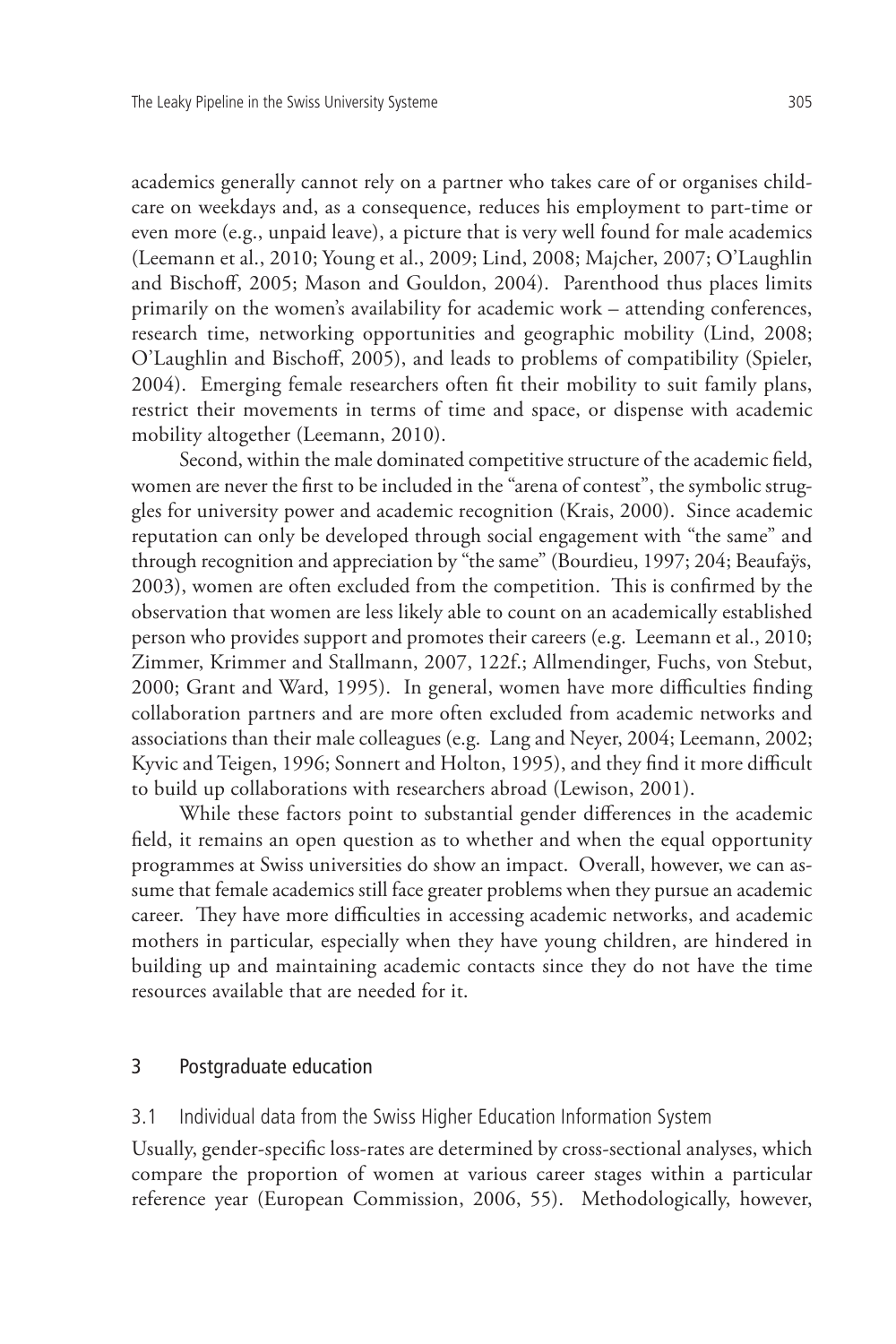the cross-sectional comparisons are rather problematic. They mask the temporal dimension of the academic career path, and thus do not clarify whether the low proportions of women are a result of current or past discrimination. If the latter were the case, then the increasing proportion of women engaged in university study would "automatically" be carried over in time to the higher career levels. With cross-sectional analyses it also remains unclear what effect outflux and/or influx have on the respective numbers.

These deficits can be partially adjusted by considering an average expected time for each career step (e.g. 4 years between master's and doctoral graduation). With "artificial" cohort analysis one can for instance compare the proportion of female doctorates in year *t* with the proportion of female masters graduates in year *t-4* (BMBF, 2008, 111–119; Bund-Länder-Kommission, 2005, Part II). Nevertheless, this is only a rough approach because one does not know to how many observed graduates the assumed duration of the career step applies in reality.

With data taken from the Swiss Higher Education Information System (SHIS) on the individual educational paths of university students, we are able to carry out progress analyses of the transition from master's to doctorate and the transition from doctorate to habilitation. Each student of the Swiss university system gets a student number (matriculation number) right at the beginning of his/her studies that remains the same up to the doctorate, regardless of interruptions of the studies or changes of the subject area or study place (inside of Switzerland). This number allows to identify if and at what time a student started and finished a doctorate. For the habilitation, the approach has to be adjusted, since the student number is not used in the habilitation period. Nevertheless it is possible to reconstruct habilitation behaviour in a longitudinal perspective and on the individual level.<sup>6</sup> Students, and academics, respectively, who leave the Swiss university system after graduation and go for their doctorate or their habilitation abroad cannot be identified and monitored anymore and are in consequence not part of the data and the analysis.

## 3.2 Gender-specific transition rates from master to doctorate and habilitation

## *3.2.1 Doctoral period*

Information on master's and doctoral degrees is available as from 1978 onwards. If we investigate transition rates to doctorate for the older cohorts, the proportion of doctorates stabilises only 10 to 15 years after master's graduation. For instance, the doctoral rate of the 1980-cohort amounts to 19% in 1985, to 30% in 1990 and to 32% in 1995. With younger cohorts, of course, the monitoring period has to be shortened. Therefore, we have restricted the following analysis to a (monitored) time span between master's and doctoral degree of five years.7 This limitation has to be

<sup>6</sup> Further information on this approach is available from the authors.

<sup>7</sup> The doctoral rate ten years after graduation is about 1.5 times higher than the doctoral rate five years after graduation (e.g. graduation year 1996: 20.1% vs.13.9%). The differences between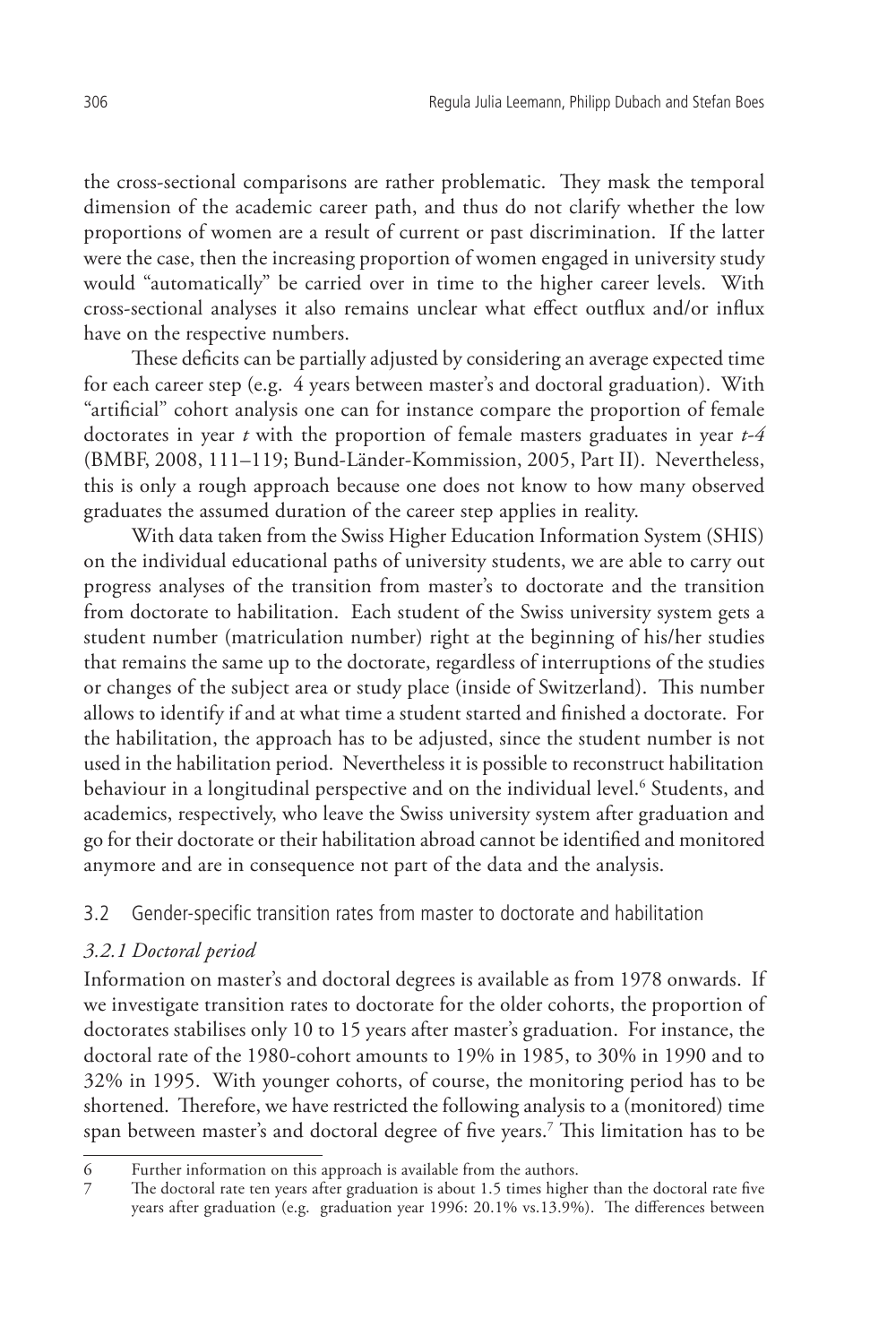considered while interpreting the results. A doctoral rate of 10% for example does not mean that only 10% of the master's graduates will ever be awarded a doctorate, but that 10% of them did so in the first 5 years following their degree.

An overall comparison of doctoral rates (see Figure 1) shows that since 1978 for every master's graduation year the rates have been higher for men than for women. Until the end of the 1980s (master's graduation year), the doctoral rate of male graduates was about twice as large as the rate of female graduates. Since the 1990s, a convergence of gender-specific doctoral rates can be observed. This, however, can be predominantly ascribed to the fact that the doctoral rate of male graduates has been decreasing over the long term (see Babel and Strubi, 2008). Compared to the cohort of the 1990 graduates, where 19% of the men have been awarded a doctorate within five years, the respective proportion is only 14% in the cohort of 2001. When we consider the rate of female doctorates during the last decade, we observe a relatively stable quota of 10% to 12%.



Source: Swiss Higher Education Information System (Federal Statistical Office), own calculations.

This global picture, however, masks the fact that doctoral rates vary considerably among the subject areas. In disciplines where the doctorate is of direct relevance

subject areas do not change substantially; the same holds true for the gender-specific doctoral rates. For the graduation years 1992 to 1996, for instance, the doctoral rate of men exceeds the doctoral rate of women by factor 1.43 five years after graduation and by factor 1.39 ten years after graduation.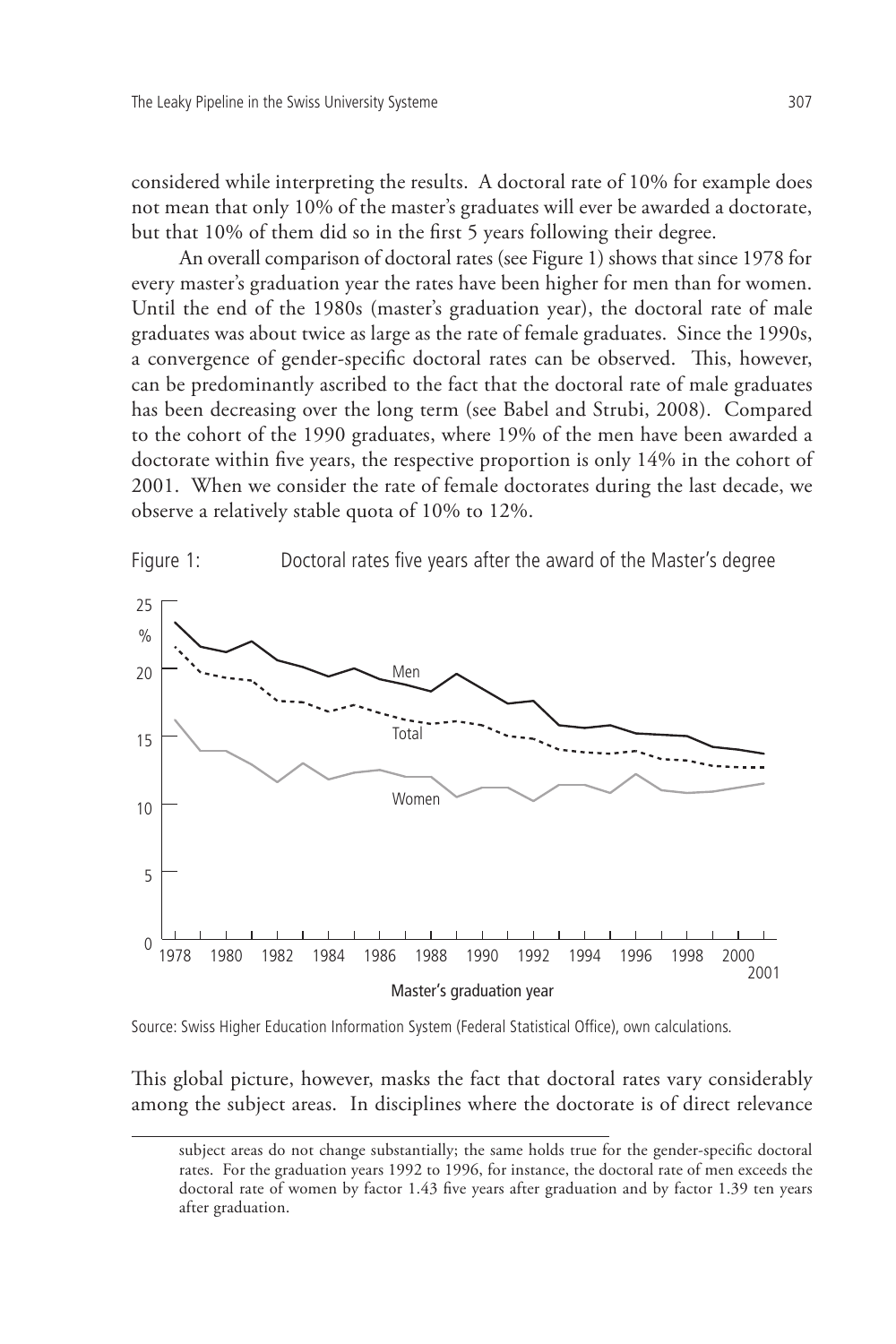to the non-academic labour market, the doctoral rates are above average (see also Engelage and Schubert, 2009). In medicine and pharmacy nearly 50% of the master's graduates have been awarded a doctorate within five years, in natural science the respective proportion is around a quarter. In contrast, the doctoral rates in the other academic fields are much lower and do not reach 10% within the first five years after master's graduation.

Furthermore, while interpreting the figure, we have to account for the different compositions concerning the subject areas of the master's cohorts during the last three decades. Worth mentioning is the large increase of graduates with a master's degree in the social sciences and humanities, while in medicine/pharmacy the number of graduates was stagnant or declining. The latter for instance is responsible for the continuous decline of the overall doctoral rate since the 1970s, although a trend with a comparable regularity is not observed when one is looking at each single subject area.<sup>8</sup>

A more precise picture of the gender-specific chances of being awarded a doctoral degree can be obtained if we control for the different subject areas. Figure 2 shows the proportion of doctoral rates for men relative to the doctoral rates for women five years after the award of the master's degree, broken down by subject area and graduation year (each bar spans a block of three years). The quotas confirm the global picture of Figure 1: The doctoral rates for women are nearly always lower than the doctoral rates for men, and hence, no bar in Figure 2 has a value lower than 1.

In all subject areas, the doctoral rates for women and men have converged over time. However, this development has been less linear than one would assume in light of the global doctoral rate: up until the mid-1980s the doctoral rates in most subject areas registered an increase in the gap between genders. Only since then has the gap gradually been closing, above all in medicine and pharmacy. This second tendency is ultimately the stronger of the two: in each subject area, the gender-specific doctoral rates associated with the most recent master's graduation years (1999 to 2001) are more closely aligned than in the earliest years.

The largest difference today between doctoral rates for women and for men is to be found in the humanities and in the social sciences. This contradicts the view that the career chances are particularly good for women in those disciplines with the highest degree of female participation (according to the "contact thesis", see Leemann, 2002, 64 ff.). If anything, the contrary seems to apply: In physics, for

<sup>8</sup> Despite the overall decreasing doctoral rate, the total number of doctorates awarded by Swiss universities has increased. On the one hand, this has to be traced back to the fact that the number of master's degrees – the amount of graduates that can start with doctoral studies – since the end of the 1970s has nearly doubled. On the other hand, doctorates who did their master's degree abroad and entered the Swiss university system for their doctorate are not part of the sample. Therefore, we have to take into account that due to this academic influx the number of doctorates is higher.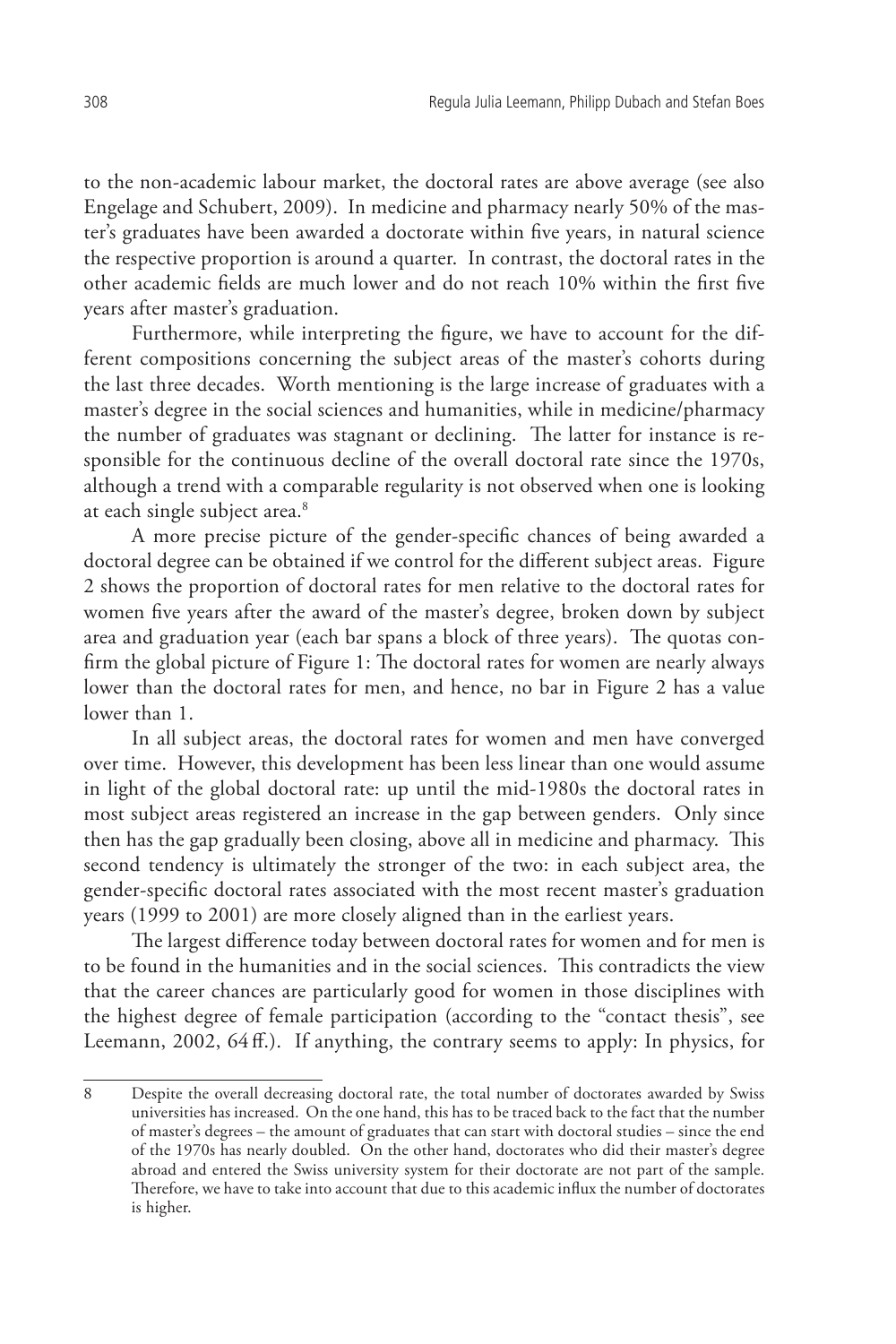



Source: Swiss Higher Education Information System (Federal Statistical Office), own calculations Key: Of the people who received a Master's degree in law between 1993 and 1995, for example, the fraction of men who earned a doctorate within five years is 2.5 times higher as the fraction of women.

instance, women usually represent less than a tenth of the students who graduate with a master's degree, but the doctoral rates for women and for men are relatively close. Similar results hold for several branches in the technical sciences.

These findings tend to support two arguments: First, in situations of significant underrepresentation, women who decide for a doctorate are especially motivated and qualified ("positive selection") or they might profit from their unique and special status (see Leemann, 2002). Second, in disciplines with high paradigmatic consensus, women are taken more seriously as researchers because the habitus and hence social origin or gender identity play a subordinate role in research success (Hargens and Hagstrom, 1982). This argument in particular would explain the large genderspecific differences in the social sciences, as a field of study with great paradigmatic heterogeneity, and the relatively low differences in the hard and natural sciences.

Figure 3 shows the "cohort controlled" proportion of women<sup>9</sup> on three different career levels: the master's degree, the transition to doctoral study and the

<sup>9</sup> In this case the proportion of women is not calculated for all doctorates of a given year (of doctoral graduation), but only for the people of a specific cohort (of master's graduates) having earned a doctorate within five years.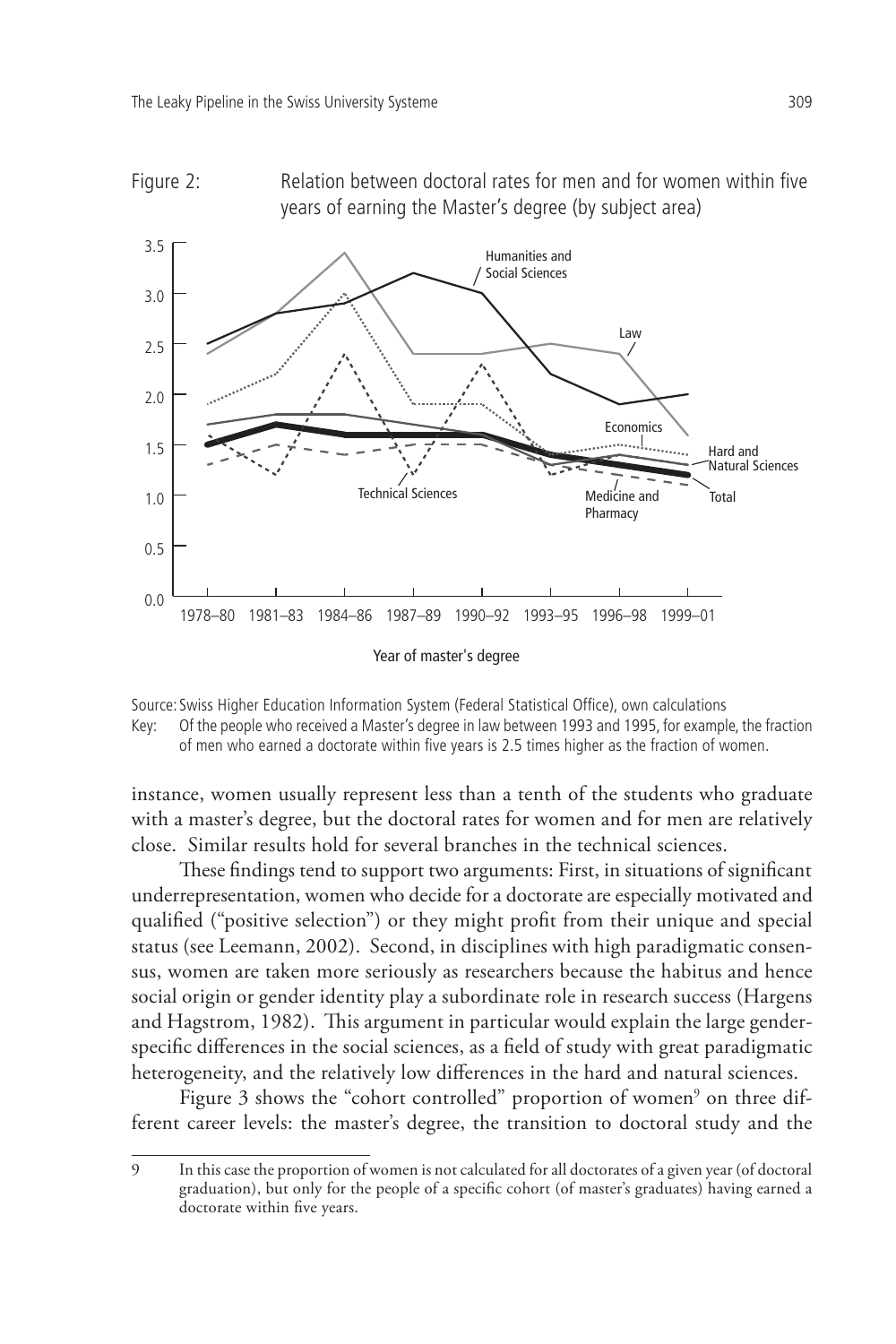completion of the doctorate. This more detailed view of the doctoral phase shows where women lose the most ground. In the humanities and social sciences, law and technical sciences, women decide much less frequently than men to pursue a doctorate. Between starting and completing the doctorate, the proportion of women drops less drastically. The "pipeline" is thus "leakiest" in the transition to doctoral study. Once women decide to do a doctorate, they are nearly as likely to complete it as men (for comparable findings, see Leemann, 2002; Lind and Löther, 2007; Hinz et al., 2008).





Source: Swiss Higher Education Information System (Federal Statistical Office), own calculations.

Key: In the humanities and social sciences 64% of all people who completed a Master's degree between 1997 and 2001 were women. Of the graduates in the humanities and social sciences between 1997 and 2001 who then decided to proceed to the doctorate, 52% were women. Of these same graduates who completed the docorate within five years of graduating with the Master's degree, 47% were women.

It remains an open question if the observed equalisation of gender-specific graduation rates on the master's level (with a switch to slightly more female than male graduates in  $2006^{10}$ ) will be fully transmitted to an equalisation of relative proportions of male

<sup>10</sup> See also Federal Statistical Office: http://www.bfs.admin.ch/bfs/portal/de/index/themen/15/06/ key/ind1.Document.48480.xls (accessed 30 November, 2009).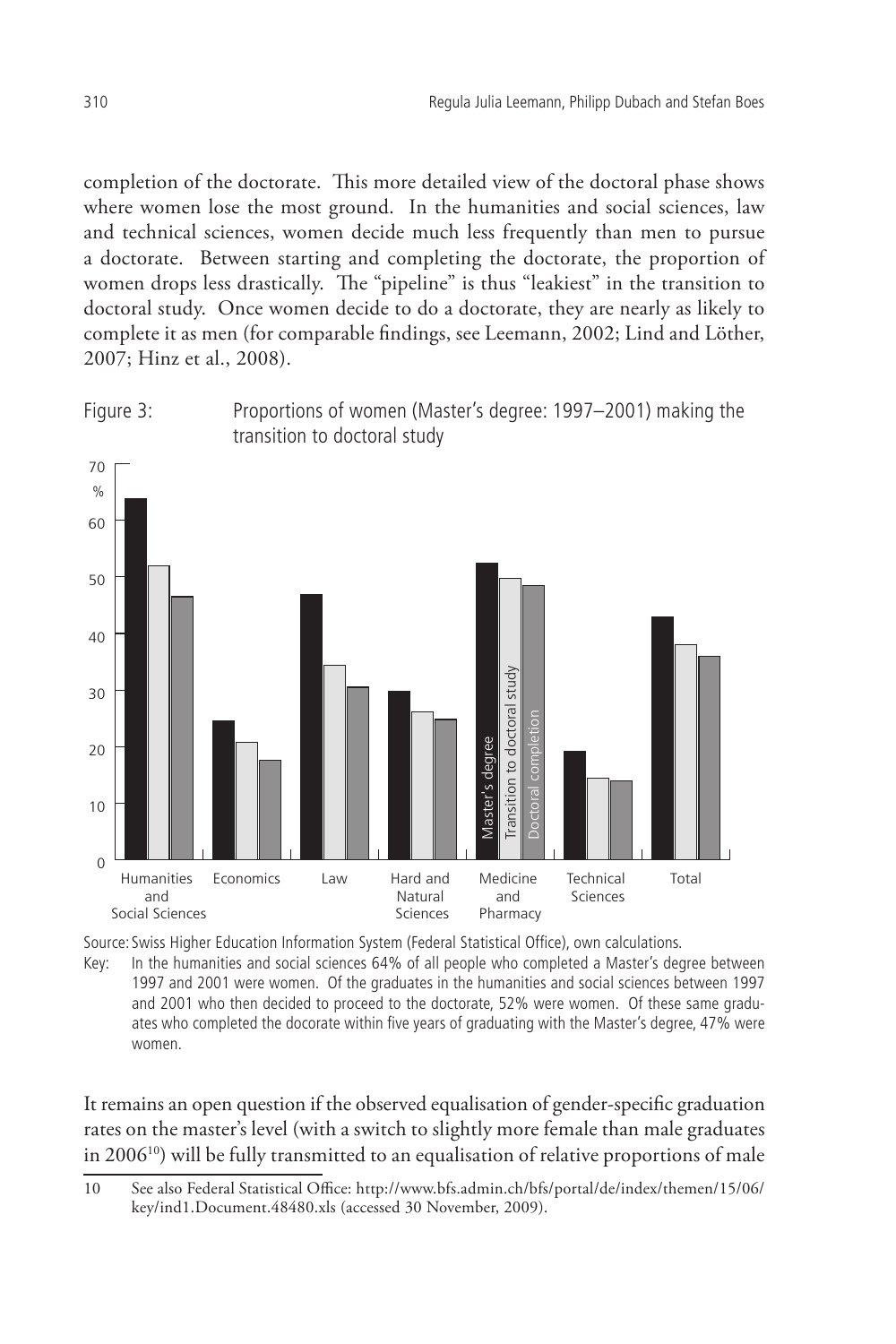and female graduates on the doctoral level, or if the gender differences remain on this stage of the academic career due to some other science internal or external factors.

### *3.2.2 Habilitation*

The Swiss Higher Education Information System has data on all habilitations at German-speaking universities since 1992. Up to 2006, data on 2480 habilitations is available.11 The data not only contains information on the habilitation, but also on the doctorate (point of time, university) and therefore allows shedding "statistical light" on the career period between doctoral graduation and habilitation.

In what follows, the transition from doctorate to habilitation is analysed and described in a similar way as before the transition from master's to doctoral graduation. We focus on the cohorts of doctorates and investigate how many doctorates acquire a habilitation degree within a specific time span. Based on our data we can analyse reliably the qualification behaviour of the cohorts of doctorates from 1990 onwards.

If the investigation period is set at twelve years after being awarded a doctorate, then the habilitation rates lie between 4% and 6%.12 When we compare the habilitation rates for women awarded a doctorate between 1990 and 1994 with those for men awarded a doctorate in the same years, significant differences appear in three subject areas as well as in the overall total. The largest gap, to the disadvantage of women, is in medicine and pharmacy. This subject area, which seems open to and supportive of women at the doctoral level, becomes far less so at the habilitation stage. The proportion of women who habilitate within twelve years of completing a doctorate is four times smaller than that of men (1.2% vs. 5.1%). Since over a third of the habilitations under consideration belong to this subject area, this inequality has a strong effect on the overall picture. Women also have significantly lower habilitation rates in the hard and natural sciences (1.4% vs. 3.6%) as well as in the humanities and social sciences (7.2% vs. 11.8%).

At the current stage, we can evaluate precisely enough the habilitation rate for the 1990- to 1994-cohorts of doctorates. Future analyses with subsequent cohorts have to validate these preliminary results.

<sup>11</sup> Not included in this data are the so called "Umhabilitationen", a procedure which grants the right to teach at an additional University as a private lecturer.

<sup>12</sup> In most subject areas, 70% to 80% of those undertaking a Habilitation acquire it within twelve years of earning a doctorate. We can assume, however, that when habilitations are presented much later than this, they are no longer directly relevant to a university career.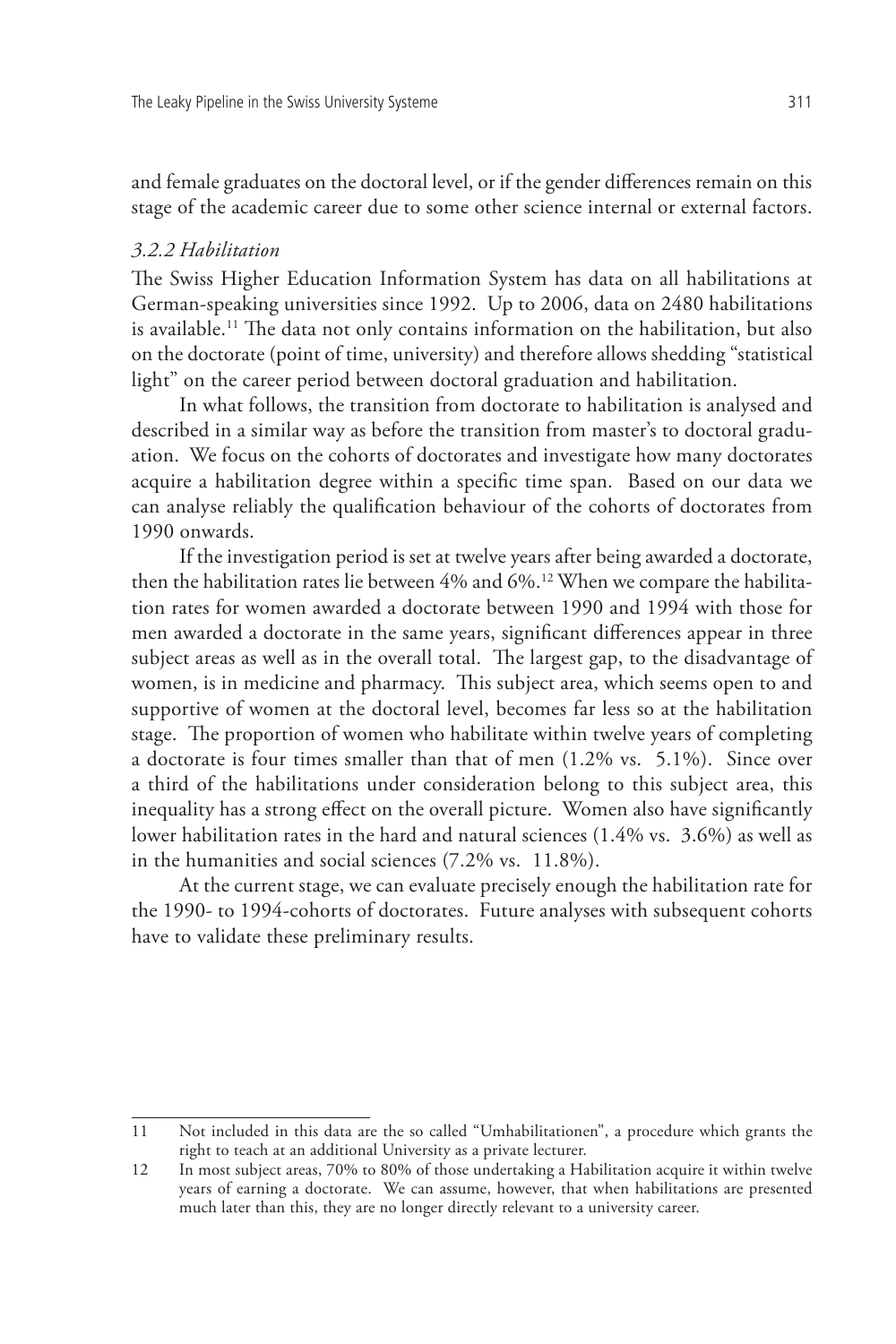# 4 Integration in academic networks

# 4.1 The survey of 2002 doctoral graduates (panel 2003/2007)

With data from the Swiss Graduate Survey regularly carried out by the Swiss Federal Statistical Office (FSO), we are able to investigate the integration of doctoral graduates into the scientific community five years after their graduation and to explain which (dynamic) factors allow them to build up a relevant academic network. All university graduates awarded a doctorate in 200213 were questioned in 2003 and 2007 by the FSO on their career development, family situation, social background and other socio-economic factors.

In the wave of 2003, there was an additional module inserted in the context of evaluating the Swiss Federal Equal Opportunity at Universities Programme with questions on support at universities and on participation in different promotion programmes during the doctoral period (Bachmann and Müller, 2005). A supplementary module was also included in the 2007 wave in the context of our study on topics of academic career. In particular, we have collected data on academic integration and research funding.<sup>14</sup>

Compared to the initial population of doctoral graduates in 2002 (N= 1689), there were 538 people in the second wave with valid entries for both surveys, which yields a total return rate of 31.9% (see Table 1).

| Wave 2003             |               |                                    | <b>Wave 2007</b>        |                        |               |                                    |               |                                       |                                         |      |
|-----------------------|---------------|------------------------------------|-------------------------|------------------------|---------------|------------------------------------|---------------|---------------------------------------|-----------------------------------------|------|
| Initial<br>population |               | Question-<br>naires<br>(completed) | Response  <br>rate 2003 | Initial<br>population* |               | Question-<br>naires<br>(completed) | rate 2007     | Response Response<br>rate in<br>total | Response rate<br>supplementary<br>modul |      |
| Number                | $\frac{0}{0}$ | Number                             | $\frac{0}{0}$           | Number                 | $\frac{0}{0}$ | Number                             | $\frac{0}{0}$ | $\frac{0}{0}$                         | <b>Number</b>                           | $\%$ |
| 1689                  | 100           | 753                                | 44.6                    | 753                    | 100           | 538                                | 715           | 319                                   | 470                                     | 27 R |

Table 1: Response rate of the waves of 2003 and 2007

Source: Swiss Graduate Survey (Federal Statistical Office).

All doctoral graduates of 2002 who took part in the wave of 2003 and could be reached in 2007 by mail.

The response rate of the first wave was rather low (45%) which can mainly be explained by the contents and formulations of the questionnaire with the target group being all students with a master's degree and not considering that part of the sample awarded a doctorate in 2002. In the context of our study, we had the opportunity

<sup>13</sup> With the exception of a) the University of St. Gallen and the University of Basel, which did not supply the addresses of doctoral graduates, and b) the area "medicine and pharmacy", which contributed only a few isolated subjects as the graduates were only included if they passed the state examination at the same time (due to the different significance attributed to the doctorate in medicine).

<sup>14</sup> The questionnaires are available online: http://www.bfs.admin.ch/bfs/portal/de/index/infothek/ erhebungen\_\_quellen/blank/blank/bha/02.html (accessed 30 November, 2009).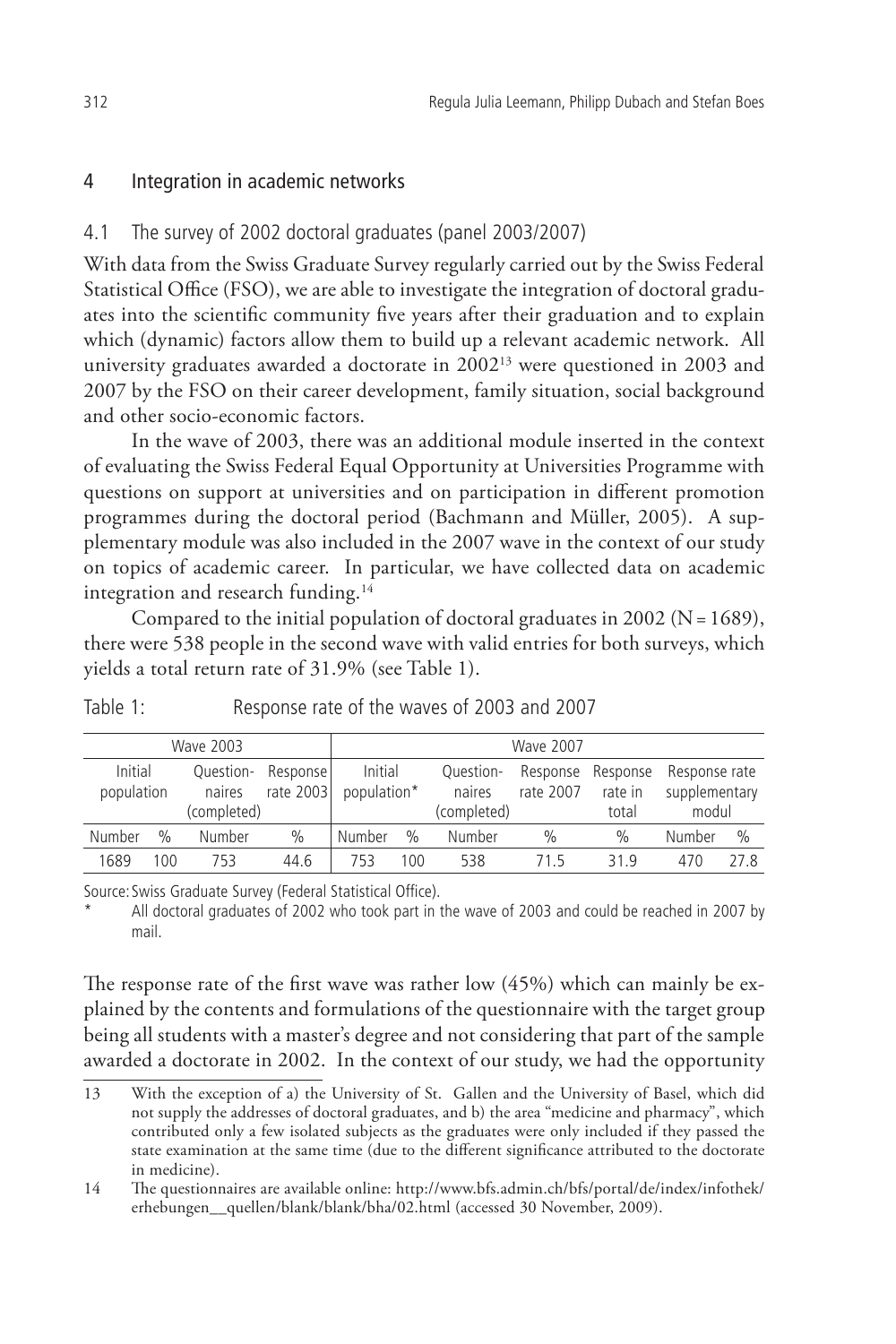to revise and modify the questionnaire in cooperation with the FSO, and, as a result, 72% of the population of the first wave completed the questionnaire in the second wave. Since not all respondents filled out the supplementary module, the available number of observations comes down to 470 people, which yields a total return rate of about 28 %.

A comparative analysis of the two samples (all respondents of the second wave and reduced sample of the supplementary module) shows no significant differences in the distribution of gender, region, and disciplines. Therefore, we deem it reasonable to assume a random drop out of doctoral graduates from the survey and employ weights in all steps of the analysis.<sup>15</sup> The weighting factor provided by the FSO indicates the inverse probability that a particular observation based on the sampling design will be contained in the sample. All calculations are carried out in Stata (Version 10).

## *4.1.2 Dependent variables*

In order to measure the integration in academic networks, the respondents were asked in the 2007 wave how often they currently have contact with university professors and senior researchers at universities in Switzerland and abroad. The response categories ranged from "1" (not at all) to "5" (very frequent). The numbers in between ("2", "3", "4") did not have a verbal specification. Four dependent variables have been constructed: Qualitative statements on the frequencies of contacts to 1) University professors in Switzerland, 2) University professors abroad, 3) Senior researchers at universities in Switzerland, and 4) Senior researchers at universities abroad.

### *4.1.2 Explanatory variables*

Besides a range of sociodemographic variables (such as gender, age, parental education, and the birth of children), the multivariate analyses control for two sorts of university factors, the subject area and the university (German as opposed to the French speaking part of Switzerland) of the doctoral graduation. In order to measure long-term effects of integration on the academic network, and thus capture the dynamics of network creation, we use information gathered in the first wave of the panel survey: Position as an assistant, the participation in a postgraduate programme and/or in a mentoring programme<sup>16</sup>, and subject-specific and career-oriented support<sup>17</sup>.

<sup>15</sup> According to the official information provided by the FSO, the weights should be used in the analyses in order to obtain results for the initial population of doctoral graduates. Two crucial assumptions have to be made when implementing the weighting approach. First, observations have to be missing at random, and second, model parameters have to be homogeneous across certain subpopulations. While there is some evidence in favor of the first assumption, we deem it reasonable to make the second assumptions due to the limited data availability.

<sup>16</sup> For further information on the mentoring programmes see http://www.crus.ch/informationprogramme/equal-opportunity.html?L = 2 (accessed 30 November, 2009).

<sup>17</sup> Further information on the construction of the different variables are available from the authors.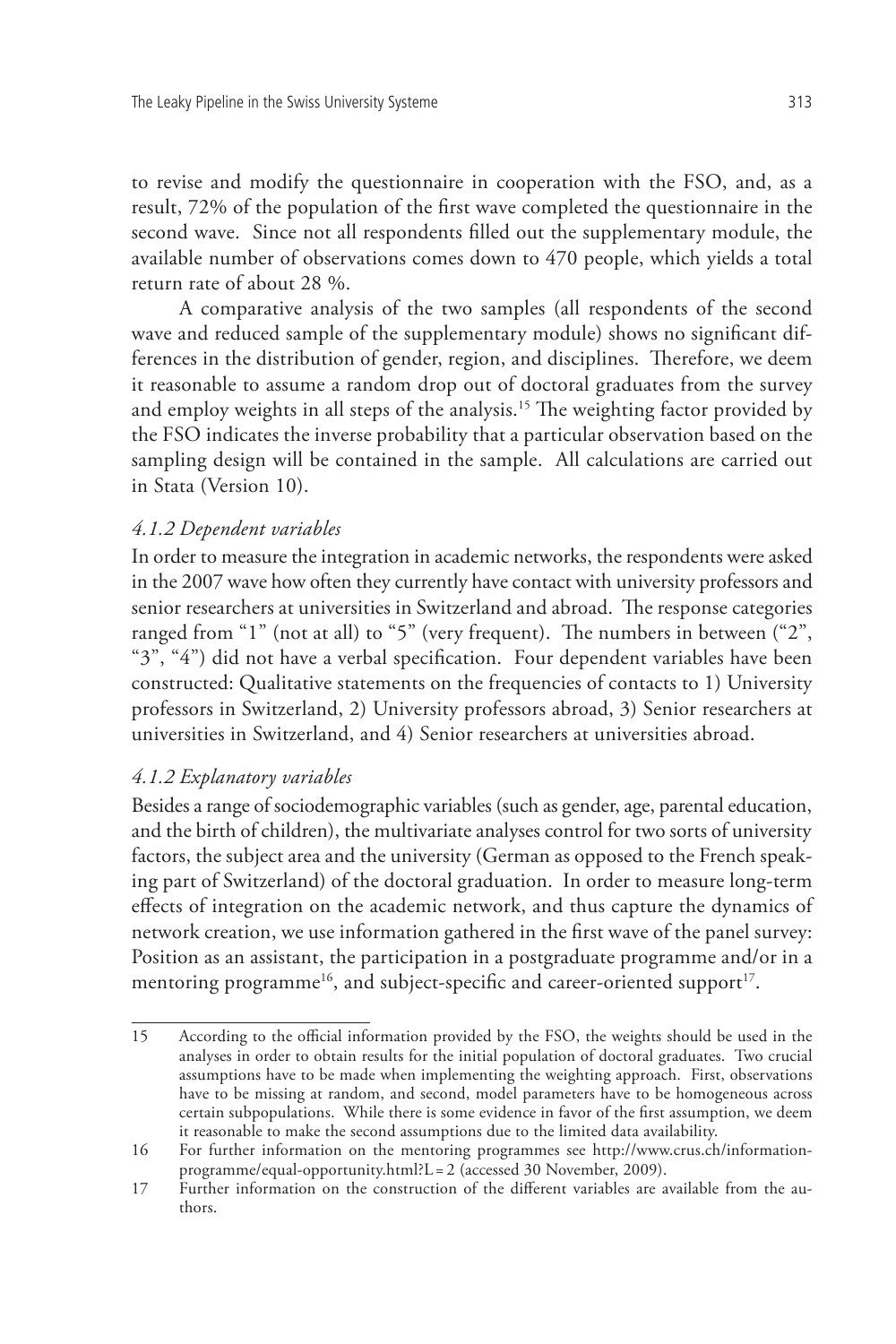The integration after the doctorate is captured by the question of employment in academia immediately following the degree. Furthermore, we take into account whether the respondent got support by research funding: in minimum one fellowship from the SNSF or from another institution approved, and/or at least one project funding from the SNSF or another institution approved. These variables have been constructed from the information in the second wave.

#### 4.2 Methods

The integration into scientific networks is estimated using a dynamic model capturing the intertemporal aspect of creating, establishing, and maintaining contacts to other researchers. More specifically, the model we think of when analysing networks has the form

 $(1)$  $=f(X_t, X_{t-1}, U_t)$ 

where  $Y_t$  is the strength of the network at time  $t$ , i.e., at the time of the second round survey in 2007,  $X_t$  is a vector of explanatory variables observed in time *t*, *Xt–1* is a vector of pre-determined variables observed at the time of the first round survey in 2003 (which may include time-constant variables such as gender), and *Ut* is an idiosyncratic error term. The function *f* describes how the (strength of the) network depends on these factors. We explicitly model the dynamics in the network determination in order to account for expected adjustment processes, e.g., through the academic integration during the doctorate, that do not affect the network immediately, but only in the long term.

The model is parameterised by specifying a function *f* and a distribution of the error term. We assume the following structure accounting for the ordinal nature in the qualitative statement about the frequency of contacts:

 $(2)$  $= j$  if and only if  $\kappa_{j-1} < \alpha X_t + \beta X_{t-1} + U_t \le \kappa_j \quad j = 1, \ldots, 5$ 

(3) 
$$
U_t | X_t, X_{t-1} \sim Normal(0, 1)
$$

where *j* is an index for the ordered categories running from "1" (no contacts at all) to "5" (very frequent contacts). The parameters κ*j* are threshold parameters that characterize the frequency of contacts depending on the value of the linear index  $\alpha X$ *+*  $\beta X_{t-1}$  *+ U<sub>t</sub>*. Thus, according to the model the higher the value of the latent index, the higher the outcome of the response variable, i.e., the strength of the network, for a given set of threshold values. In order to obtain a well-defined probability model we assume that  $\kappa_{j-1} < \kappa_j$  (j = 1,..., 5),  $\kappa_0 = -\infty$  and  $\kappa_5 = \infty$  so that each possible value of the linear index is associated with exactly one value of the response variable. The assumptions yield the following probability model:

(4) 
$$
P(Y_t = j | X_t, X_{t-1}) = \Phi(\kappa_j - \alpha X_t - \beta X_{t-1}) - \Phi(\kappa_{j-1} - \alpha X_t - \beta X_{t-1})
$$
  
  $j = 1,...,5$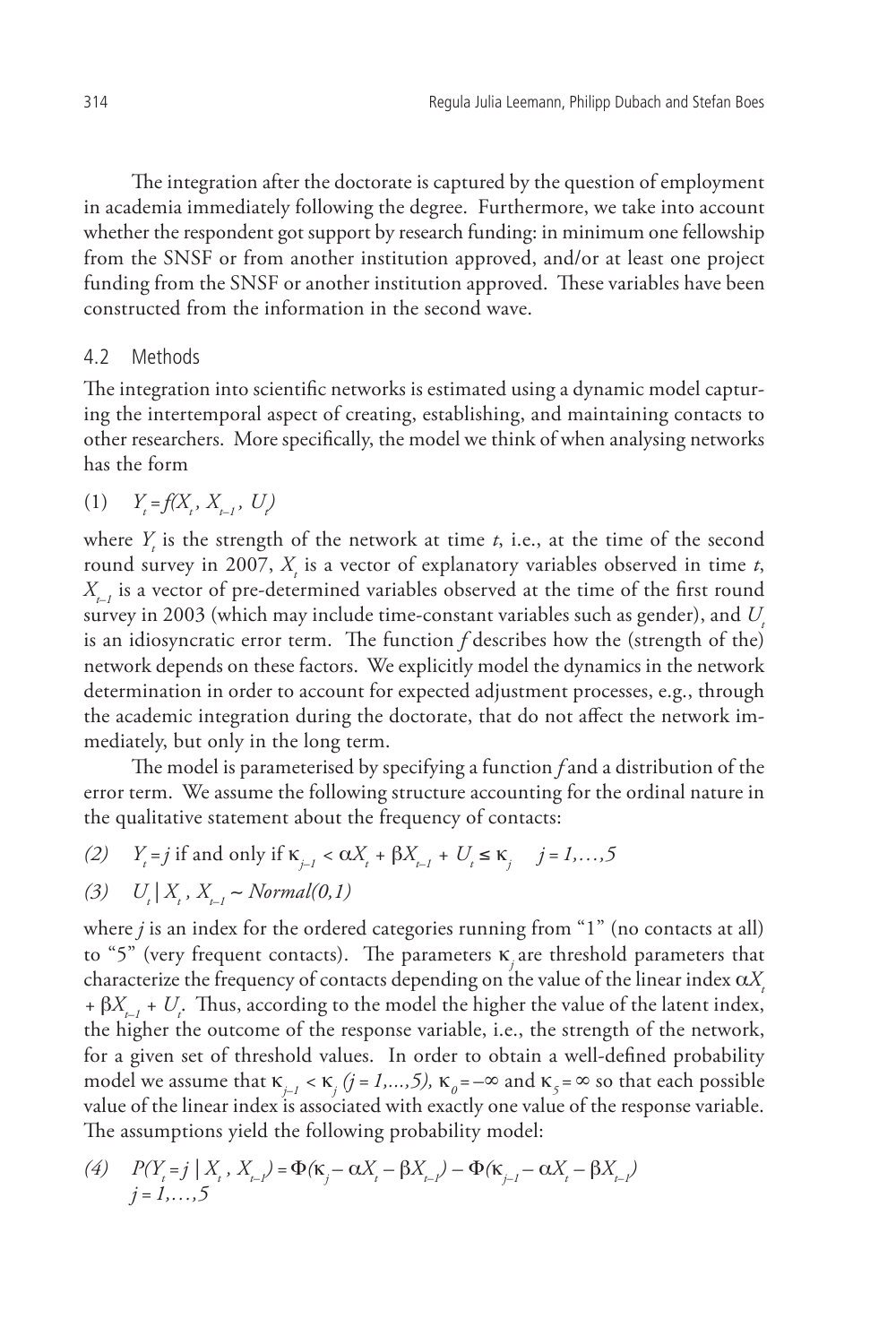where Φ is the cumulative distribution function of the standard normal distribution. This is a modified ordered probit model that accounts for the dynamics in the network determination (see McKelvey and Zavoina, 1975; McCullagh, 1980; Boes and Winkelmann, 2009, Ch.6, for further details on the ordered probit and related models). The parameters of interest are  $\alpha$  and  $\beta$ . Regarding the dynamic aspect of the model, the former determines the marginal or discrete effect of current characteristics (or characteristics measured in *t*) on the probabilities of observing a particular strength of the academic network, the latter determines the effects of the pre-determined variables (measured in *t–1*) on the network.

### 4.3 Unequal access to international academic networks

Table 2 presents the estimation results for the extent of academic contacts to professors in Switzerland and abroad, and to senior researchers in Switzerland and abroad. Each model includes the variables observed at the time of the second wave, i.e., at the time when respondents gave their subjective opinion about the strength of the network, as well as the pre-determined variables that have been recorded at the time of the first wave. The variable of major interest is the gender dummy, taking value one for women and zero otherwise.

As a main result, we find that female academics have about the same extent of academic networks established within Switzerland than men, but they report significantly fewer contacts to professors and senior researchers abroad. For example, the probability of reporting no contacts with professors abroad is predicted as about 24.6% for men (with all explanatory variables evaluated at the mean), while the same probability is predicted about 37.3% for women.<sup>18</sup> About the same difference holds for no contacts to senior researchers abroad. This result indicates that women encounter more problems in gaining access to the international academic world, which, as a consequence, may lead in the long run to women not being as competitive in recruitment and selection processes as men, and thus dropping out of the academic career in a stage before obtaining a professorship.

The reasons for the weaker integration in international networks are multifaceted, as our own data substantiate. For example, considering the likelihood of being mentored by a university professor, we observe that female upcoming researchers have less than half of the chances of male researchers of finding a mentor in the postdoc phase (Leemann et al., 2010). Furthermore, women encounter more problems to go abroad for a research period because their partners are less willing or able to accompany them (Leemann, 2010).

<sup>18</sup> The linear index of the regressors except for gender evaluated at the mean values is estimated as about 0.716. The probability of no contacts for men can therefore be estimated as  $\Phi(0.0298-0.716) = 0.246$ . The corresponding probability for women is estimated as  $\Phi(0.0298-0.716+0.363) = 0.373$ . The difference of 12.7 percentage points can be interpreted as discrete probability effect of gender on the probability of no contacts.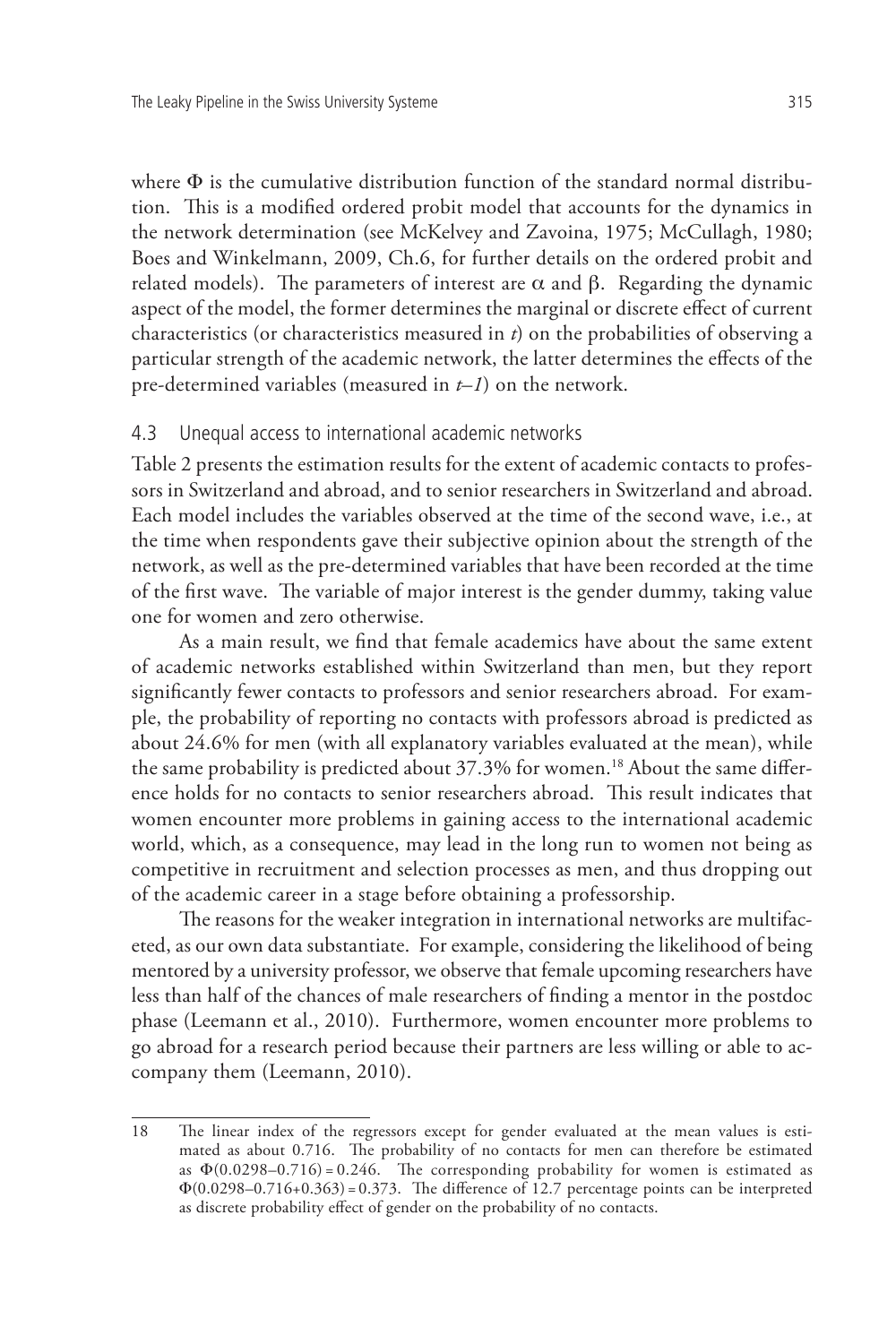|                                        | University professors |             | Senior researchers at universities |            |  |  |
|----------------------------------------|-----------------------|-------------|------------------------------------|------------|--|--|
|                                        | in Switzerland        |             |                                    |            |  |  |
|                                        |                       | abroad      | in Switzerland                     | abroad     |  |  |
| Socio-demographic factors              |                       |             |                                    |            |  |  |
| Woman                                  | $-0.130$              | $-0.363**$  | 0.0291                             | $-0.273*$  |  |  |
|                                        | (0.152)               | (0.149)     | (0.146)                            | (0.145)    |  |  |
| Age                                    | $0.042**$             | 0.004       | $0.052***$                         | $-0.015$   |  |  |
|                                        | (0.018)               | (0.017)     | (0.018)                            | (0.017)    |  |  |
| Masters Degree abroad                  | 0.091                 | $0.584***$  | $-0.144$                           | $0.406**$  |  |  |
|                                        | (0.155)               | (0.151)     | (0.149)                            | (0.153)    |  |  |
| Father university degree               | 0.111                 | 0.116       | $0.237*$                           | 0.208      |  |  |
|                                        | (0.132)               | (0.150)     | (0.135)                            | (0.153)    |  |  |
| Mother university degree               | $-0.381*$             | $-0.240$    | $-0.250$                           | $-0.127$   |  |  |
|                                        | (0.197)               | (0.214)     | (0.193)                            | (0.222)    |  |  |
| Birth of child after doc-              | 0.0067                | $-0.362***$ | $-0.047$                           | $-0.537**$ |  |  |
| torate                                 | (0.132)               | (0.129)     | (0.128)                            | (0.136)    |  |  |
| University factors                     |                       |             |                                    |            |  |  |
| French-speaking part of                | $0.240*$              | 0.0982      | $-0.308$                           | 0.026      |  |  |
| Switzerland                            | (0.138)               | (0.141)     | (0.151)                            | (0.147)    |  |  |
| Subject area (natural sciences = base) |                       |             |                                    |            |  |  |
| Social sciences and hu-                | 0.231                 | $-0.042$    | $-0.087$                           | $-0.224$   |  |  |
| manities                               | (0.219)               | (0.189)     | (0.204)                            | (0.196)    |  |  |
| Economics                              | $-0.098$              | $-0.252$    | $-0.231$                           | $-0.399$   |  |  |
|                                        | (0.202)               | (0.355)     | (0.218)                            | (0.317)    |  |  |
| Law                                    | 0.373                 | $-0.437$    | $-0.144$                           | $-0.667**$ |  |  |
|                                        | (0.301)               | (0.358)     | (0.273)                            | (0.317)    |  |  |
| Medicine/pharmacy                      | $-0.089$              | $-0.216$    | $-0.289$                           | $-0.460$   |  |  |
|                                        | (0.407)               | (0.376)     | (0.395)                            | (0.549)    |  |  |
| <b>Technical sciences</b>              | $-0.024$              | 0.040       | 0.097                              | $-0.066$   |  |  |
|                                        | (0.169)               | (0.163)     | (0.176)                            | (0.163)    |  |  |
| Integration during the doctorate       |                       |             |                                    |            |  |  |
| Position as assistant                  | 0.087                 | 0.017       | 0.016                              | $-0.152$   |  |  |
|                                        | (0.155)               | (0.144)     | (0.147)                            | (0.149)    |  |  |
| Participation in a post-               | 0.024                 | 0.193       | 0.208                              | $0.627**$  |  |  |
| graduate programme                     | (0.210)               | (0.220)     | (0.220)                            | (0.199)    |  |  |
| Subject-specific support               | $0.090*$              | $-0.005$    | $0.116**$                          | $-0.021$   |  |  |
| during doctorate                       | (0.053)               | (0.049)     | (0.053)                            | (0.047)    |  |  |
| Career-oriented support                | $0.230**$             | $0.163*$    | $0.161*$                           | $0.246**$  |  |  |
| during doctorate                       | (0.093)               | (0.098)     | (0.092)                            | (0.108)    |  |  |

Table 2: Determinants of academic contacts five years after the doctorate

Continuation of table 2 on the following page.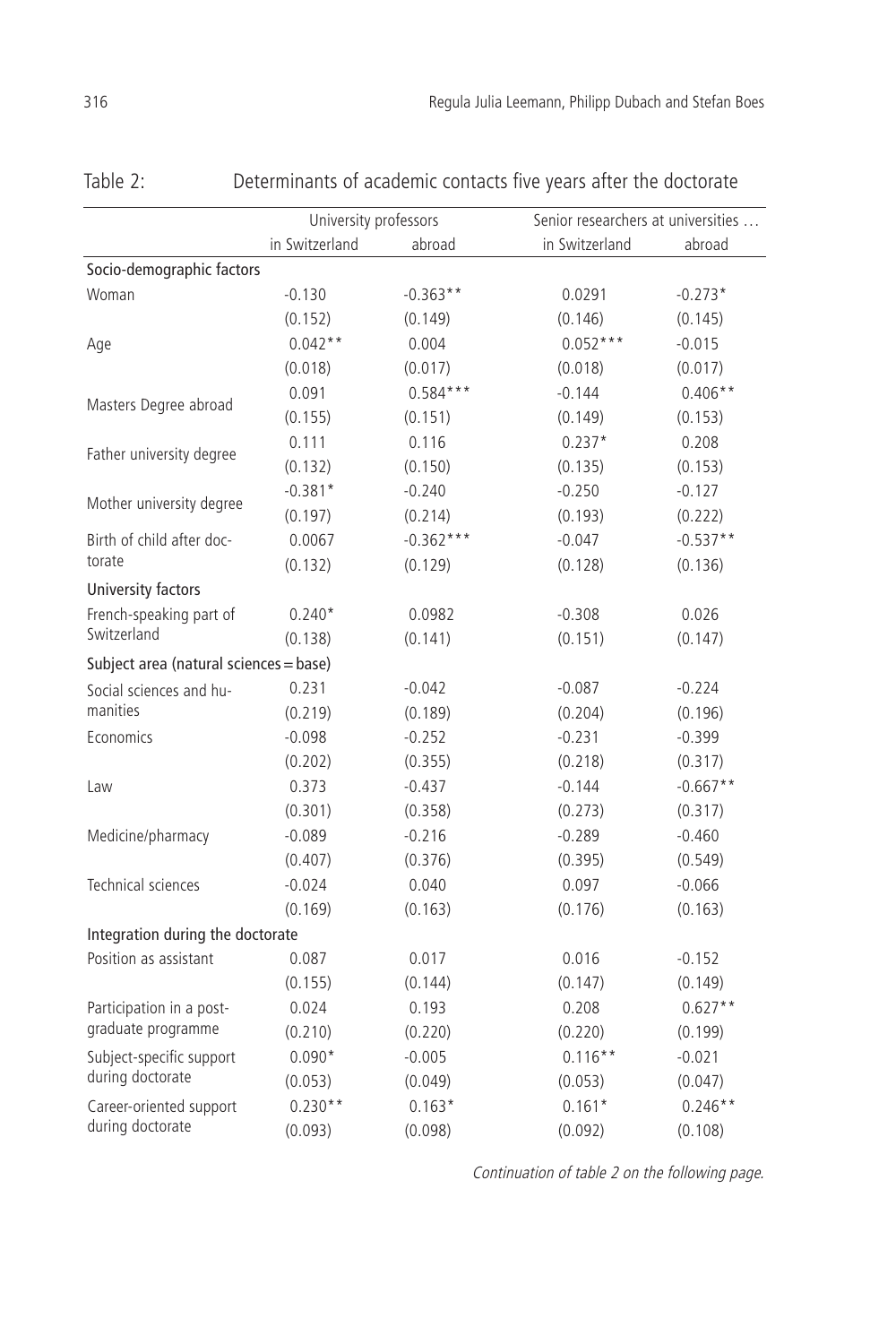|                                 |                | University professors | Senior researchers at universities |           |  |  |
|---------------------------------|----------------|-----------------------|------------------------------------|-----------|--|--|
|                                 | in Switzerland | abroad                | in Switzerland                     | abroad    |  |  |
| Integration after the doctorate |                |                       |                                    |           |  |  |
| Position in academia            | 0.232          | $0.532***$            | $0.347**$                          | $0.568**$ |  |  |
|                                 | (0.141)        | (0.135)               | (0.143)                            | (0.138)   |  |  |
| Support by research funding     |                |                       |                                    |           |  |  |
| Fellowship from SNSF            | 0.0594         | $0.524***$            | 0.0209                             | $0.361**$ |  |  |
| approved                        | (0.180)        | (0.202)               | (0.162)                            | (0.175)   |  |  |
| Fellowship from other           | $-0.128$       | 0.361                 | $-0.116$                           | 0.310     |  |  |
| institution approved            | (0.199)        | (0.220)               | (0.183)                            | (0.209)   |  |  |
| Project funding from SNSF       | $0.762***$     | 0.312                 | $0.817***$                         | 0.450     |  |  |
| approved                        | (0.276)        | (0.250)               | (0.266)                            | (0.278)   |  |  |
| Project funding from oth-       | $0.335*$       | $0.375**$             | 0.248                              | $0.327*$  |  |  |
| er institution approved         | (0.174)        | (0.166)               | (0.175)                            | (0.167)   |  |  |
| $K_1$                           | $1.396*$       | 0.0298                | $1.835***$                         | $-0.865$  |  |  |
|                                 | (0.738)        | (0.687)               | (0.784)                            | (0.708)   |  |  |
| $\kappa$ ,                      | $2.232***$     | 0.753                 | $2.553***$                         | $-0.168$  |  |  |
|                                 | (0.745)        | (0.687)               | (0.786)                            | (0.709)   |  |  |
| $\kappa$ <sub>3</sub>           | $2.877***$     | $1.335*$              | $3.113***$                         | 0.406     |  |  |
|                                 | (0.752)        | (0.693)               | (0.788)                            | (0.702)   |  |  |
| $\kappa_{\rm A}$                | $3.441***$     | $1.930***$            | $3.703***$                         | 1.020     |  |  |
|                                 | (0.752)        | (0.700)               | (0.788)                            | (0.703)   |  |  |
| N                               | 353            | 353                   | 353                                | 353       |  |  |
| Log-likelihood                  | $-529.2$       | $-496.7$              | $-530.9$                           | $-490.1$  |  |  |
| Model Chi-squared               | 59.00          | 93.19                 | 65.56                              | 108.0     |  |  |
| Degrees of freedom              | 21             | 21                    | 21                                 | 21        |  |  |

| Continuation of table 2 |  |  |
|-------------------------|--|--|
|                         |  |  |

Source: Swiss Graduate Survey (Federal Statistical Office), own calculations.

Notes: Modified ordered probit model. Reported numbers are the coefficients described in equation (4). Standard errors in parentheses. \*  $p < .1$ , \*\*  $p < .05$ , \*\*\*  $p < .01$ .

Each outcome variable has 5 categories measuring the subjective intensity of the network from"1" (no contacts at all) to "5" (very frequent contacts). The threshold values characterize the frequency of contacts by mapping a latent linear index of observable and unobservable characteristics on the scale of the outcome variable.

The estimation results also show that age is an important determinant of building up academic networks in Switzerland, but not abroad, which points to the fact that older graduates are often less able to stay abroad during their postdoctoral phase (due to family responsibilities and the like) and therefore invest more in networks with researchers that are geographically close. Although insignificant for networks abroad, the positive sign of the age effect in all models justifies the notion that building up social capital requires life time.

Researchers with a master's degree from abroad are also better networked abroad, as expected. Having a father with a university degree positively affects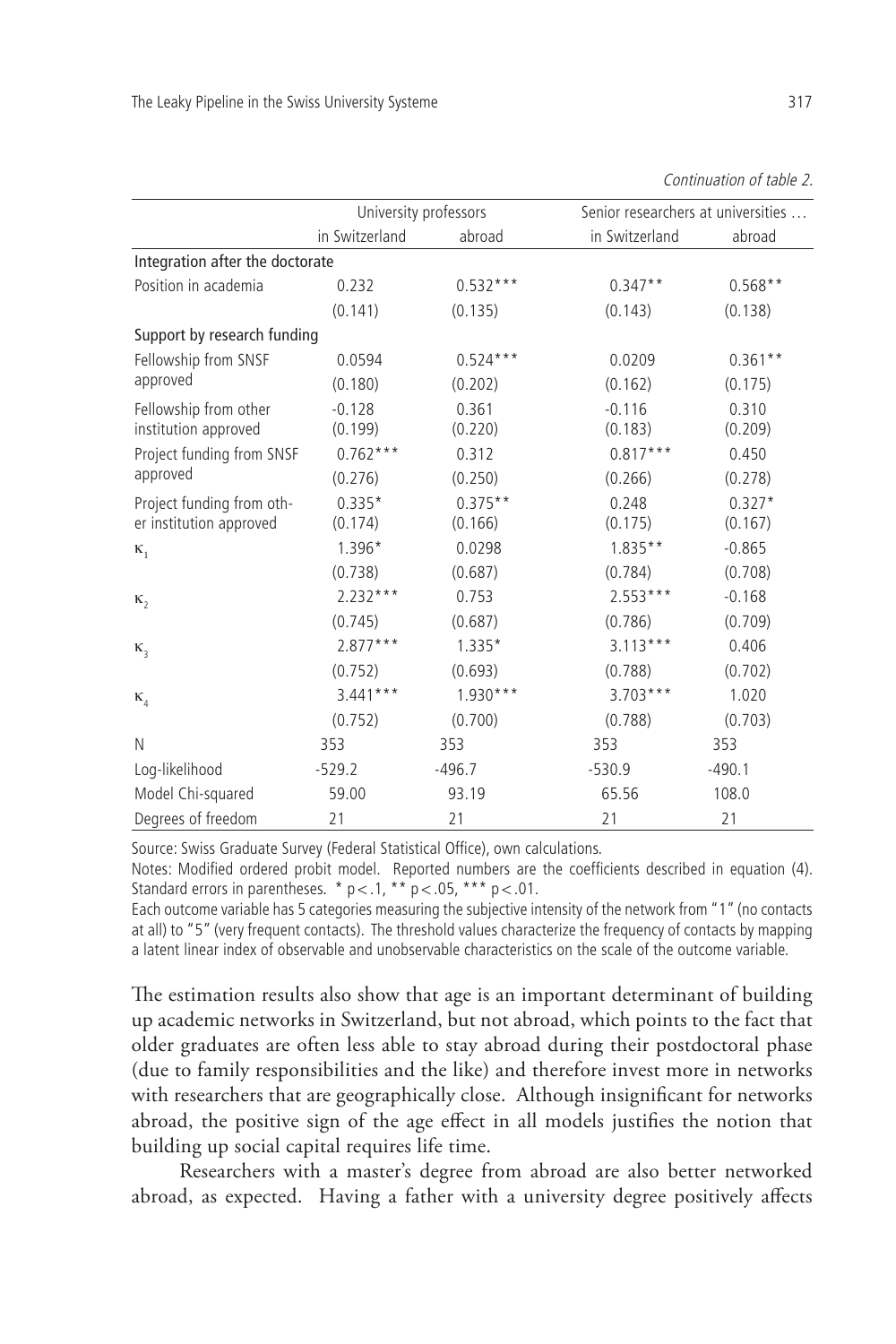the number of contacts to other researchers, having a mother with a university degree shows the opposite effect, ceteris paribus. The effects are weakly significant or insignificant, however, which could possibly be explained by the fact that such academics are less dependent on mentors, because they have greater confidence in dealing with the academic field.

Our analysis substantiates that the birth of children after the doctorate impedes networking activities abroad.19 We expect that pre-school children hamper, for example, the possibilities of attending conferences or visiting a research institute abroad. Furthermore, the maintenance of academic contacts is time consuming, what poses problems especially for academics who have to reconcile family and work. Additional analyses (not shown in the table) reveal that this result holds for women and for men.

Regarding the other factors observed at the time of the first wave in 2003, language region and subject area of the doctoral graduation do not show important effects. Integration during the doctorate, however, is very important for establishing an academic network after the doctorate (participation in a post-graduate programme during the doctorate, career-specific support as well as subject-specific support). As our analyses show, there are significant long-term effects of being part of an academic setting and getting support and recognition on the ability and opportunities to build up scientific contacts in later steps of the academic career.

Among the determinants recorded at the time of the second wave, integration after the doctorate is an important determinant of building up a network. As one would expect, emerging researchers who hold a university position five years after their doctorate have built up a significant scientific network compared to those who left academia.

At least one successful application for individual research funding of the SNSF and other institutions supports network creation. In the case of the SNSF, this can be explained by the requirement of geographical mobility when researchers apply for a fellowship. For other funding institutions, we observe that these are typically located abroad, and hence applications are submitted by researchers who are already internationally oriented. SNSF project funding, by contrast, tends to mainly support academic networks within Switzerland. However, these results must not be interpreted as uni-directional; rather, it can be assumed that a larger, more international network leads to increased opportunities and better perspectives in research funding at home and abroad.

<sup>19</sup> According to our hypothesis, older children (born before the doctorate) are no more a barrier in building up and maintaining a scientific network.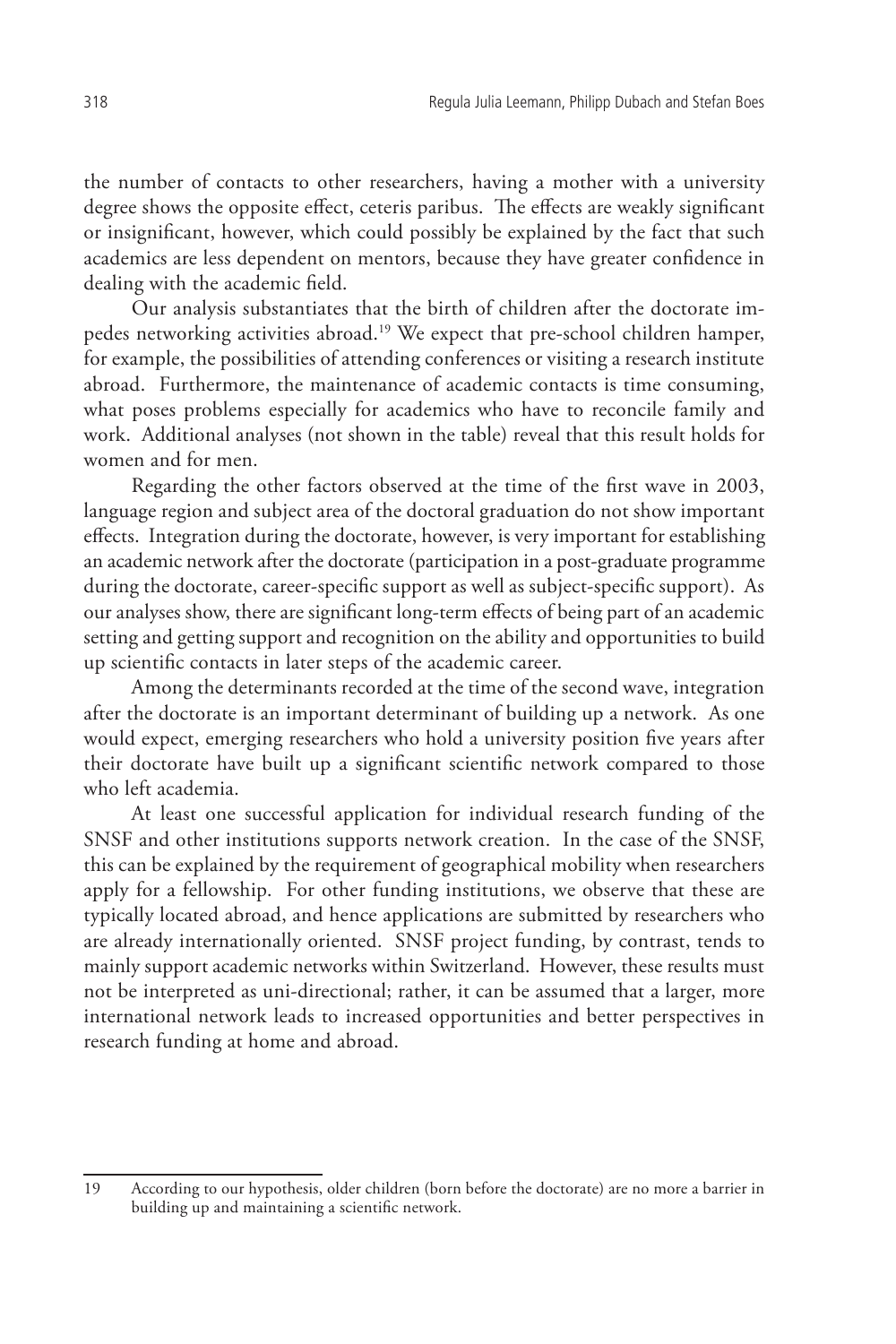## 5 Summary and discussion

Despite the equalisation of male and female educational chances on the tertiary level, important gender inequalities develop after the completion of a master's degree. In this article, we point to two dimensions of the "Leaky Pipeline". On the one hand, there still exist gender barriers in the access to institutionalised cultural capital (doctorate and habilitation), and on the other hand, women encounter more difficulties in settling in the international academic field and building up social capital.

Our analyses of individual data from the Swiss Higher Education Information System (SHIS) substantiate that over the last three decades the doctoral rates of women in all subject areas are nearly always lower than the doctoral rates of men. Since the 1990s, however, we observe a convergence of gender-specific doctoral rates. The largest difference between women and men today is found in the humanities and the social sciences, which contradicts the hypothesis that career chances are particularly good for women in those disciplines with the highest degree of female participation. Similar results hold for the process of habilitation.

In the highly competitive academic job market, social contacts become an ever more important ingredient. Such contacts lead to further acquaintances and collaborations, which in turn increase a researcher's visibility, reputation, integration and productivity, or in other words: generate cultural and symbolic capital. Based on a rich panel dataset of all university graduates awarded a doctorate in 2002 (drawn from the Swiss Graduate Survey), we find a significantly poorer integration of young female researchers in academic networks five years after being awarded the doctorate. This, however, is only observed for contacts with professors and peers abroad, not for domestic contacts. Since an established international network is one of the pivotal factors when it comes to deciding whether or not an academic career is successful, or promising, the systematic lack of international social capital can be seen as a major cause for the leaky pipeline in Switzerland.

Two main conclusions can be drawn from our analyses. First, while we find important gender differences in the accumulation of international social capital, we also identify a number of supportive factors for the formation of an academic network, such as good integration in early steps of the career (in form of programmes or individual support by mentors), or the successful participation in research funding (although the latter may not only be uni-directional). Hence, a change in institutional settings may help young female researchers to have a better access to these factors, and may thus reduce the currently observed inequality.

Second, the reconciliation of family and work is still a key factor in the development of an academic career. In particular, our analyses reveal that the birth of a child after the doctorate is a significant barrier for international networking activities, presumably due to a reduced geographical mobility and the reallocation of time resources. Again, a change in the demand and cultural beliefs that have been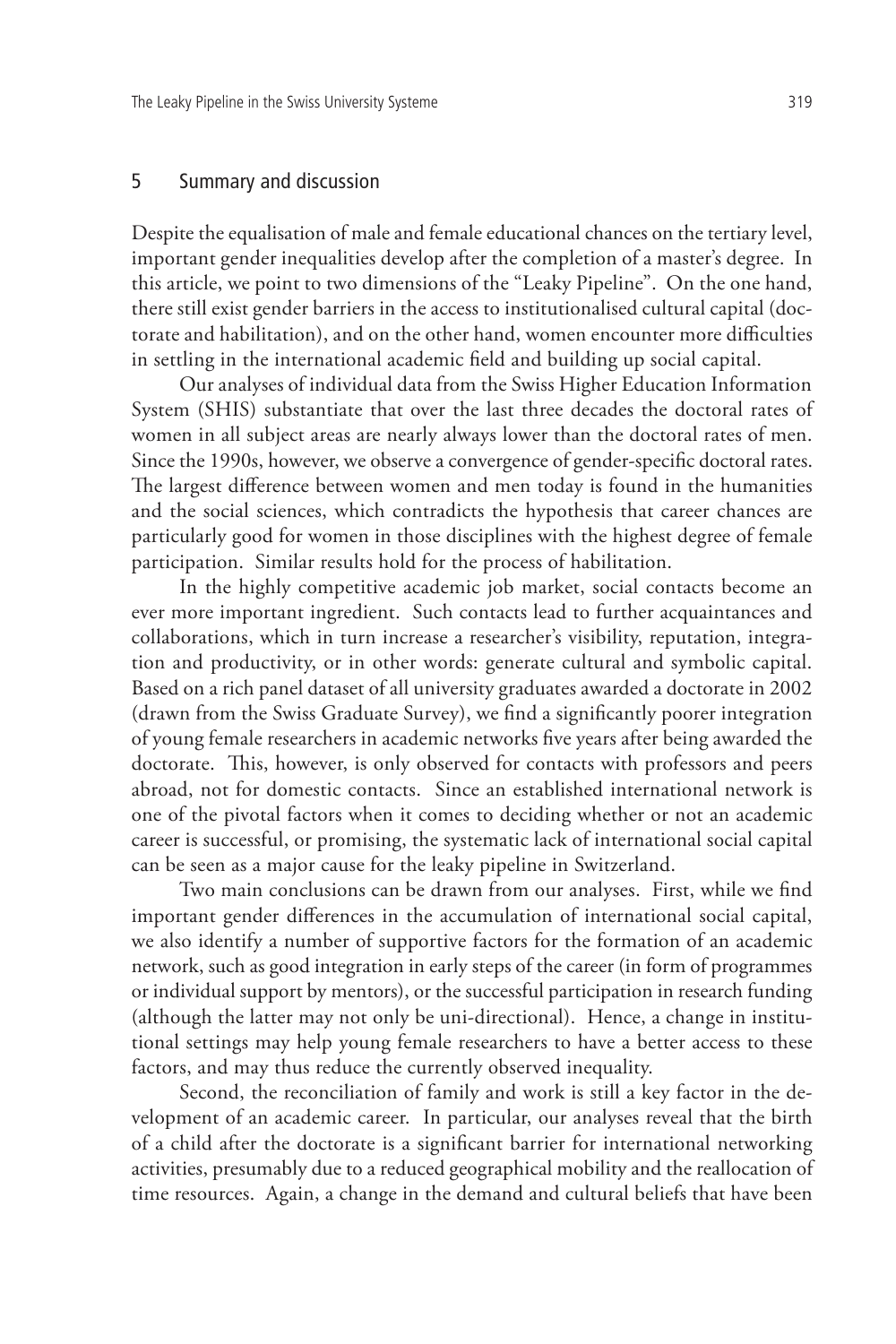established in the scientific community over the last decades may help to increase the share of female academic professionals.

Our analyses are partly limited by the data availability. Ideally, we would like to draw from a large pool of doctoral graduates that we can follow over their life cycle. However, this is not possible for several reasons. First, the systematic acquisition of data on career trajectories of doctoral holders has started only very recently and the collected data do not focus primarily on *academic* careers, making it difficult to infer long-term effects of social capital on academic job market chances.20 Second, the Swiss academic job market is rather small placing strict limits on available sample sizes. Third, and partly related to the second point, the outside options in the Swiss job market are very good, and a more comprehensive analysis would account for possible job offers from the non-academic sector in *each* step of the career (the Swiss Graduate Survey only provides limited information regarding this aspect). We therefore leave these issues for future research taking advantage of the newly available data sources.

#### 6 References

- Allmendinger, Jutta, Stefan Fuchs, and Janina von Stebut. 2000. "Should I stay or should I go? Mentoring, Verankerung und Verbleib in der Wissenschaft. Empirische Ergebnisse einer Studie zu Karriereverläufen von Frauen und Männern in Instituten der Max-Planck-Gesellschaft." In Julie Page and Regula J. Leemann (Eds.), *Karriere von Akademikerinnen. Bedeutung des Mentoring als Instrument der Nachwuchsförderung*. Bern: Bundesamt für Bildung und Wissenschaft.
- Babel, Jacques and Pascal Strubi. 2008. *Bildungsperspektiven. Szenarien 2008–2017 für die Hochschulen*. Neuchâtel: Bundesamt für Statistik.
- Bachmann, Ruth and Franziska Müller. 2005. *Auswertung der Absolventinnen- und Absolventenbefragung 2003 zum Thema Nachwuchsförderung während dem Doktorat und Berufseinstieg*. Luzern: Interface. 3 October 2009 (http://www.cus.ch/wDeutsch/publikationen/chancengleichheit/ Auswertung\_Absloventinnenbe.pdf).
- Baschung, Lukas. 2008. *Inventaire des standards minimaux relatifs au doctorat. Rapport final*. Observatoire Science, Politique et Société (OSPS), Faculté des sciences sociales et politiques, Université de Lausanne, Suisse. 3 october 2009 (http://www.crus.ch).
- Beaufaÿs, Sandra. 2003. *Wie werden Wissenschaftler gemacht? Beobachtungen zur wechselseitigen Konstitution von Geschlecht und Wissenschaft.* Bielefeld: transcript.
- Berweger, Simone and Carmen Keller. 2005. Prädiktoren der akademischen Laufbahnintention: Ergebnisse einer geschlechtervergleichenden Befragung von Doktorandinnen und Doktoranden auf dem Hintergrund der sozial-kognitiven Laufbahntheorie. *Zeitschrift für Pädagogische Psychologie*, 19(3):145–158.
- Boes, Stefan and Rainer Winkelmann. 2009. *Analysis of Microdata.* 2nd edition. Heidelberg/New York: Springer.

<sup>20</sup> The OECD together with the UNESCO Institute for Statistics and Eurostat launched a new project on careers of doctorate holders in 2004 that targets a systematic collection of indicators on academic careers and labour market mobility, see http://www.oecd.org/document/63/0,334 3,en\_2649\_34409\_39945471\_1\_1\_1\_1,00.html (accessed 30 November, 2009).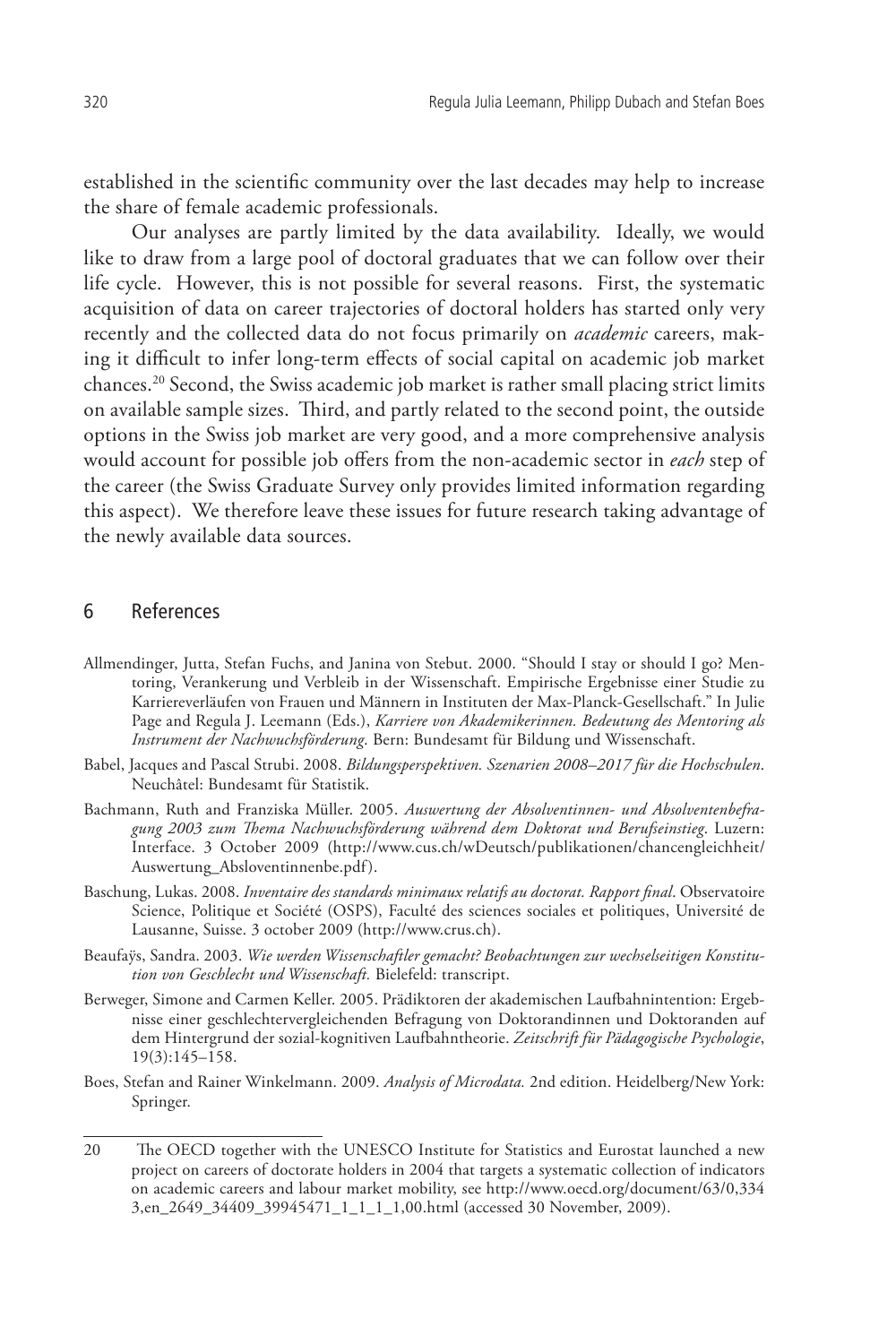- Bourdieu, Pierre. 1975. The specificity of the scientific field and the social conditions of the progress of reason*. Social Science Information*, 14(6):19–47.
- Bourdieu, Pierre. 1984. *Distinction: A Social Critique of the Judgement of Taste*. London: Routledge.
- Bourdieu, Pierre. 1990. *Homo Academicus*, edited by T. P. Collier. Stanford: Stanford University Press.
- Bourdieu, Pierre. 1997. "Die männliche Herrschaft." In Irene Dölling and Beate Krais (Eds.), *Ein alltägliches Spiel. Geschlechterkonstruktion in der sozialen Praxis*. Frankfurt: Suhrkamp.
- Bourdieu, Pierre. 2004 [1986]. "The forms of capital." In John G. Richardson (Ed.), *Handbook of Theory and Research for the Sociology of Education*. Westport CT: Greenwood. Reprinted 2004 in Stephen. J. Ball (Ed.), *The Routledge Falmer Reader in Sociology of Education*. London: Taylor and Francis Group.
- Bourdieu, Pierre and Jean-Claude Passeron. 1971. *Die Illusion der Chancengleichheit. Untersuchungen zur Soziologie des Bildungswesens am Beispiel Frankreich*. Stuttgart: Klett.
- BMBF, Bundesministerium für Bildung und Forschung. 2008. *Bundesbericht zur Förderung des Wissenschaftlichen Nachwuchses*. Bonn und Berlin: Bundesministerium für Bildung und Forschung.
- Bund-Länder-Kommission für Bildungsplanung und Forschungsförderung. 2005. *Frauen in Führungspositionen an Hochschulen und ausserhochschulischen Forschungseinrichtungen. Neunte Fortschreibung des Datenmaterials*. Bonn: Bund-Länder-Kommission für Bildungsplanung und Forschungsförderung.
- Dressel, Gert and Nikola Langreiter. 2008. Wissenschaftlich Arbeiten schneller, höher, weiter? Zum (Un-)Verhältnis von Arbeit und Freizeit in den (Kultur-)Wissenschaften. *Forum Qualitative Sozialforschung*, 9(1). 15 June 2007 (http://www.qualitative-research.net/index.php/fqs/article/ view/313)
- Engelage, Sonja and Andreas Hadjar. 2008. Promotion und Karriere Lohnt es sich zu promovieren? Eine Analyse der Schweizerischen Absolventenstudie. *Schweizerische Zeitschrift für Soziologie*, 34(1): 71–93.
- Engelage, Sonja and Frank Schubert. 2009. Promotion und Karriere Wie adäquat sind promovierte Akademikerinnen und Akademiker in der Schweiz beschäftigt? *Zeitschrift für Arbeitsmarktforschung*, 42(3):213–233.
- Engler, Steffani. 2001. "*In Einsamkeit und Freiheit*"*? Zur Konstruktion der wissenschaftlichen Persönlichkeit auf dem Weg zur Professur*. Konstanz: Universitätsverlag.
- European Commission. 2006. *She Figures. Women and Science. Statistics and Indicators*. Luxembourg: Office for Official Publications of the European Communities.
- European Commission. 2008. *Mapping the maze: Getting more women to the top in research*. Luxembourg: Office for Official Publications of the European Communities.
- European Commission. 2009. *She Figures. Women and Science. Statistics and Indicators* (Preliminary results). Luxembourg: Office for Official Publications of the European Communities.
- Franzen, Axel, Anna Hecken, and Christoph Kopp. 2004. Bildungsexpansion und die geschlechtsspezifische Segregation an Schweizer Hochschulen. *Soziale Welt*, 55(3):317–336.
- GWK, Gemeinsame Wissenschaftskonferenz. 2008. *Chancengleichheit in Wissenschaft und Forschung. Zwölfte Fortschreibung des Datenmaterials (2006/2007) zu Frauen in Hochschulen und außerhochschulischen Forschungseinrichtungen*. Bonn: Gemeinsame Wissenschaftskonferenz.
- Grant, Linda and Kathrin B. Ward. 1995. The Stratification of Mentoring in Academia: Gender, Race, and Experiences of Scientists. University of Georgia, Southern Illinois University. Paper presented at the American Sociological Association, Washington D.C., August 1995.
- Hargens, Lowell L. and Warren O. Hagstrom. 1982. Scientific Consensus and Academic Status Attainment Patterns. *Sociology of Education*, 55(4):183–196.
- Heintz, Bettina, Martina Merz, and Christina Schumacher. 2004. *Wissenschaft, die Grenzen schafft. Geschlechterkonstellationen im disziplinären Vergleich*. Bielefeld: transcript Verlag.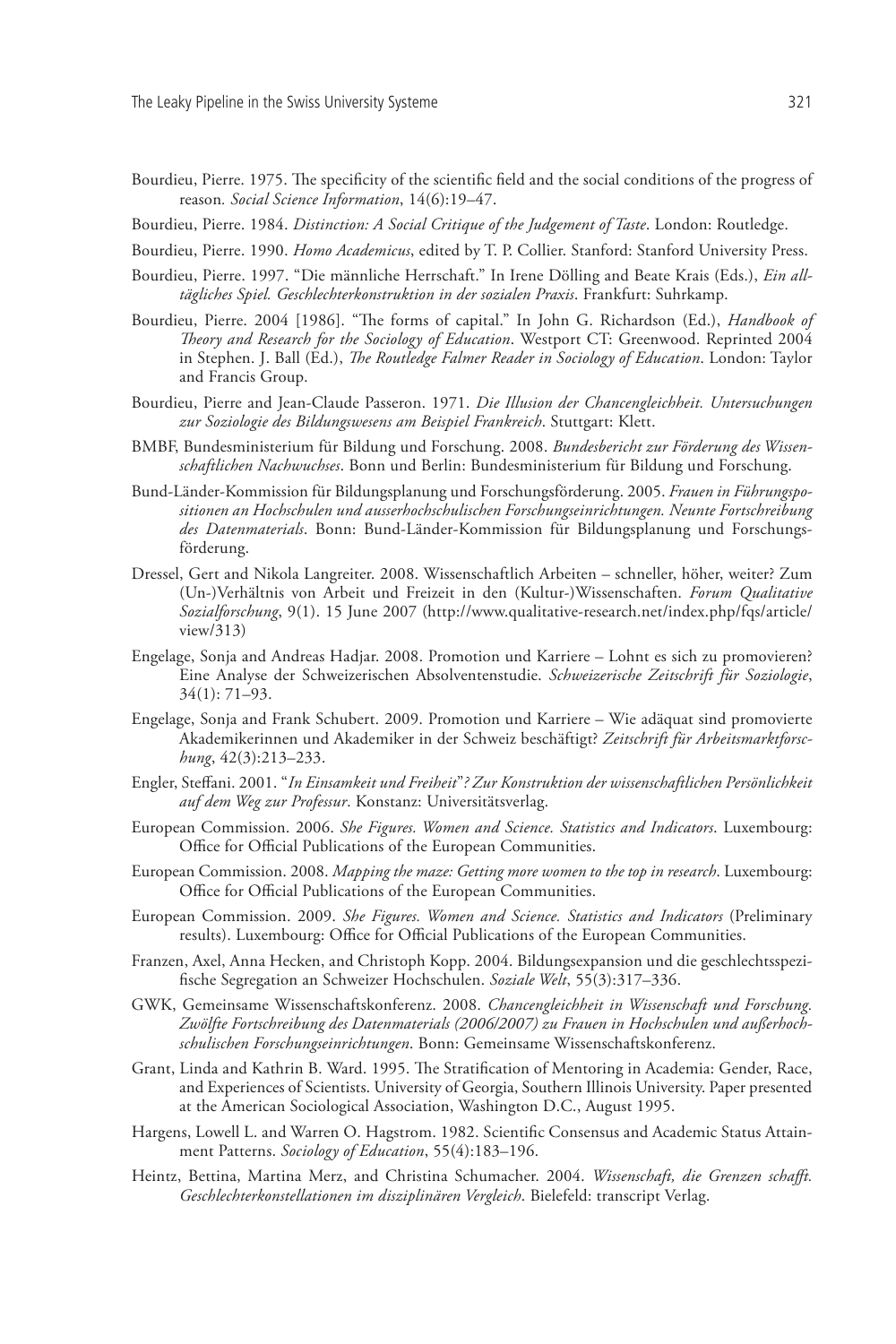- Hinz, Thomas, Ina Findeisen, and Katrin Auspurg. 2008. *Wissenschaftlerinnen in der DFG. Förderprogramme, Förderchancen und Funktionen (1991–2004)*. Weinheim/New York: Wiley.
- Jacobs, Jerry A. and Sarah E. Winslow. 2004. Overworked Faculty: Job stresses and Family Demands. *The Annals of the American Academy of Political and Social Science*, 596:104–129.
- Krais, Beate. 2000. "Das soziale Feld Wissenschaft und die Geschlechterverhältnisse. Theoretische Sondierungen." In Beate Krais (Ed.), *Wissenschaftskultur und Geschlechterordnung. Über die verborgenen Mechanismen männlicher Dominanz in der akademischen Welt*. Frankfurt/New York: Campus.
- Krais, Beate. 2002. Academia and the Hierarchy of the Sexes. *Higher Education Quarterly*, 56(4):407–418.
- Krais, Beate. 2008. "Wissenschaft als Lebensform. Die alltagspraktische Seite akademischer Karrieren." In Beate Krais und Yvonne. Haffner (Eds.), *Arbeit als Lebensform? Beruflicher Erfolg, private Lebensführung und Chancengleichheit in akademischen Berufsfeldern*. Frankfurt/New York: Campus.
- Kyvik, Svein and Mari Teigen. 1996. Child Care, Research Collaboration, and Gender Differences in Scientific Productivity. *Science, Technology, & Human Values*, 21(1):54–71.
- Lang, Frieder R. and Franz J. Neyer. 2004. Kooperationsnetzwerke und Karrieren an deutschen Hochschulen. Der Weg zur Professur am Beispiel des Faches Psychologie. *Kölner Zeitschrift für Soziologie und Sozialpsychologie*, 56(3):520–538.
- Lee, Sooho. 2004. What happens after career's first research grants? Assessing the impact of research grants on co-authorship and publishing productivity in early careers of scientists. Paper presented at the 2004 RVM Conference, Atlanta, March 26. 19 november 2009 (http://www.rvm.gatech. edu/conference/Lee%20RVM%202004.pdf).
- Lee, Sooho and Barry Bozeman. 2005. The Impact of Research Collaboration on Scientific Productivity. *Social Studies of Science,* 35(5):673–702.
- Leemann, Regula Julia. 2002. *Chancenungleichheiten im Wissenschaftssystem. Wie Geschlecht und soziale Herkunft Karrieren beeinflussen*. Chur/Zürich: Rüegger.
- Leemann, Regula Julia. 2010. Gender Inequalities in Transnational Academic Mobility and the Ideal Type of an Academic Entrepreneur. *Discourse, Studies in the Cultural Politics of Education, special issue on transnational academic mobility*, vol 31 (forthcoming)
- Leemann, Regula Julia and Sandra Da Rin. 2010. «Zum Verhältnis von Forschungsförderung, Laufbahn und Geschlecht – feldspezifische und habituelle Bedingungen.» In Regula Julia Leemann and Heidi Stutz (Eds.), *Forschungsförderung aus Geschlechterperspektive - Zugang, Bedeutung und Wirkung in wissenschaftlichen Laufbahnen*. Zürich: Rüegger.
- Leemann, Regula Julia, Stefan Boes and Sandra Da Rin. 2010. « La perte plus que proportionnelle des femmes dans les parcours académiques. Quelques résultats quant aux caractéristiques sociales du champ scientifique et à ses processus genrés d'exclusion.» In Farinaz Fassa et Sabine Kradolfer (Eds.), *Le plafond de fer de l'Université*. Zürich: Seismo. (forthcoming).
- Lewison, Grant. 2001. The quantity and quality of female researchers: A bibliometric study of Iceland. *Scientometrics*, 52(1):29–43.
- Lind, Inken. 2008. Dossier. *Balancierung von Wissenschaft und Elternschaft. Auswahl erster Ergebnisse der Online-Befragung*. Kompetenzzentrum Frauen in Wissenschaft und Forschung/GESIS. 5 october 2009 (http://www.bawie.de/web/files/49/de/Ergebnisbericht.pdf).
- Lind, Inken and Andrea Löther. 2007. Chancen für Frauen in der Wissenschaft? Retrospektive Verlaufsanalysen und aktuelle Forschungsergebnisse. *Schweizerische Zeitschrift für Bildungswissenschaften*, 29(1):249–271.
- Long, J. Scott. 1978. Productivity and Academic Position in the Scientific Career. *American Sociological Review*, 43(December):889–908.
- Long, J. Scott and Robert McGinnis. 1985. The Effects of the Mentor on the Academic Career. *Scientometrics*, 7(3–6):255–280.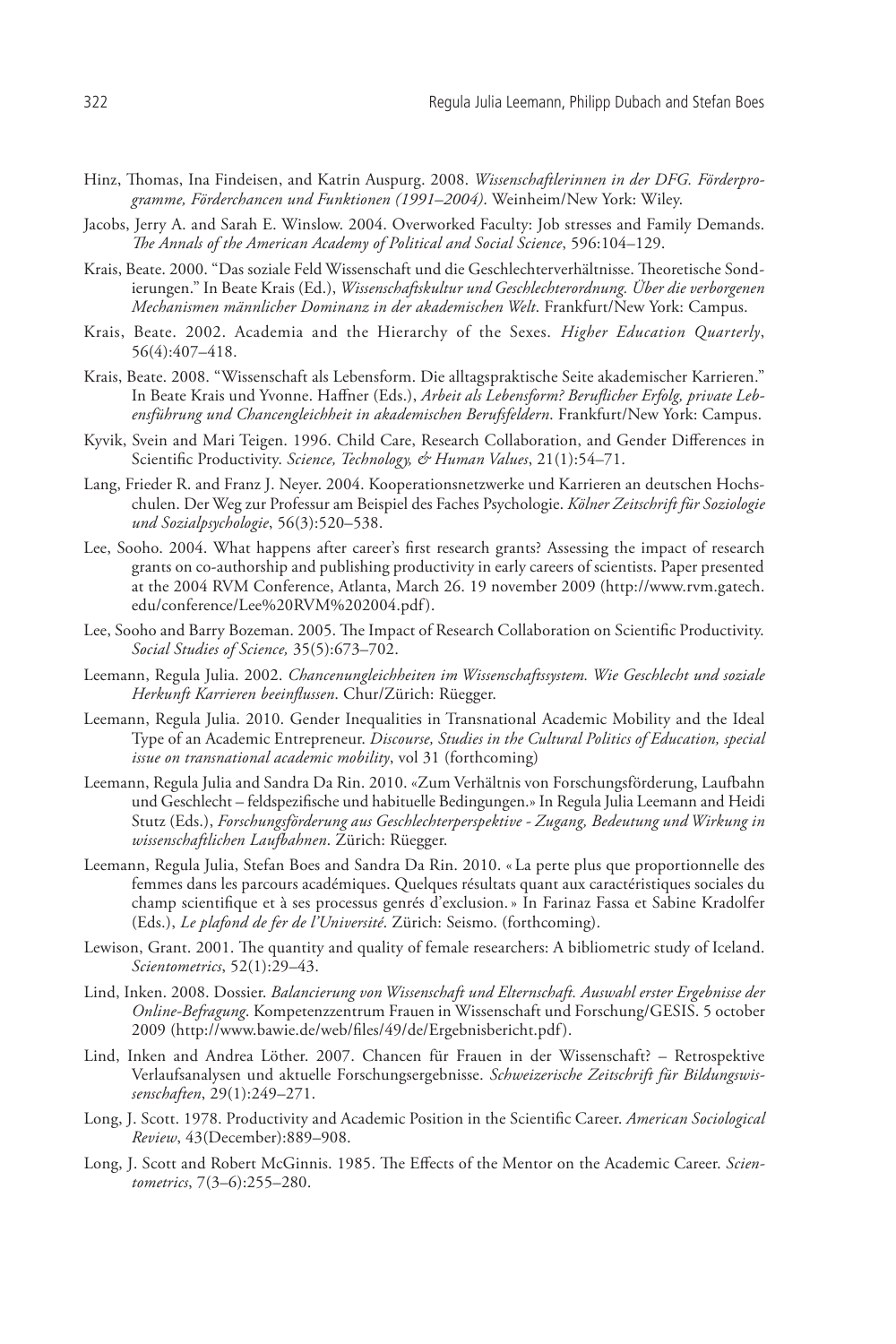- Majcher, Agnieszka. 2007. "Seeking the Guilty Academics Between Career and Family in Poland and Germany." In Renata Siemienska and Annette Zimmer (Eds.), *Gendered Career Trajectories in Academia in Cross-National Perspective*. Warsaw: Wydawnictwo Naukowe Scholar.
- Mason, Mary Ann and Marc Goulden. 2004. Do Babies Matter (Part II)? Closing the Baby Gap. *Academe,* 90(6):3–7.
- McCullagh, Peter. 1980. Regression Models for Ordered Data. *Journal of the Royal Statistical Society*. Series B (Methodological), 42: 109–142.
- McKelvey, Richard D. and William Zavoina. 1975. A Statistical Model for the Analysis of Ordered Level Dependent Variables. *Journal of Mathematical Sociology*, 4: 103–120.
- Merton, Robert K. 1988. The Matthew Effect in Science, II. *ISIS*, 29(299):606–23.
- Merz, Martina and Christina Schumacher. 2004. "Spurensuche. Geschlechtliche Differenzierung im disziplinären Vergleich." In Bettina Heintz, Martina Merz, and Christina Schumacher (Eds.), *Wissenschaft, die Grenzen schafft. Geschlechterkonstellationen im disziplinären Vergleich*. Bielefeld: transcript.
- O'Laughlin, Elisabeth M. and Lisa G. Bischoff. 2005. Balancing Parenthood and Academia: Work/Family Stress as Influenced by Gender and Tenure Status. *Journal of Family Issues*, 26(1):79–106.
- Portes, Alejandro. 1998. Social Capital: Its Origins and Applications in Modern Sociology. *Annual Review of Sociology*, 24:1–24.
- Prpic, Katarina. 1996. Scientific Fields and Eminent Scientists' Productivity Patterns and Factors. *Scientometrics*, 37(3):445–471.
- Schmeiser, Martin. 1994. *Akademischer Hasard. Das Berufsschicksal des Professors und das Schicksal der deutschen Universität 1870 bis 1920*. Stuttgart: Klett-Cotta.
- Schultheis, Franz. 2008. "Pierre Bourdieus Konzeptualisierung von "Sozialkapital". Sozialkapital: Zur Genealogie des Gedankens." In Wenzel Matiaske and Gerd Grözinger (Eds.), *Ökonomie und Gesellschaft. Sozialkapital: Eine (un)bequeme Kategorie*, Jahrbuch 20. Marburg: Metropolis Verlag.
- Sonnert, Gerhard and Gerald Holton. 1995. *Gender Differences in Science Careers. The Project Access Study*. New Brunswick: Rutgers University Press.
- Spieler, Michèle. 2004. *Vereinbarkeit von akademischer Karriere und Elternschaft*. Unpublizierte Lizentiatsarbeit. Institut für Politikwissenschaft, Zürich.
- Wobbe, Theresa. 1996. "Aufbrüche, Umbrüche, Einschnitte. Die Hürde der Habilitation und die Hochschullehrerinnenlaufbahn." In Elke Kleinau and Claudia Opitz (Eds.), *Geschichte der Mädchen- und Frauenbildung*, Band 2. Frankfurt/New York: Campus.
- Wobbe, Theresa. 2003. (Ed.). *Zwischen Vorderbühne und Hinterbühne. Beiträge zum Wandel der Geschlechterbeziehungen in der Wissenschaft vom 17. Jahrhundert bis zur Gegenwart*. Bielefeld: transcript.
- Young, Chris , Philippe Curty, Matthias Hirt, and Katja Wirth Bürgel. 2009. *Zur Lage des akademischen Mittelbaus. Befragungsstudie an den kantonalen Universitäten und ETH. Schlussbericht zuhanden des Staatssekretariats für Bildung und Forschung.* Bern: Staatssekretariat für Bildung und Forschung.
- Zimmer, Annette, Holger Krimmer, and Freia Stallmann. 2007. *Frauen an Hochschulen: Winners among Losers. Zur Feminisierung der deutschen Universität*. Opladen: Budrich.